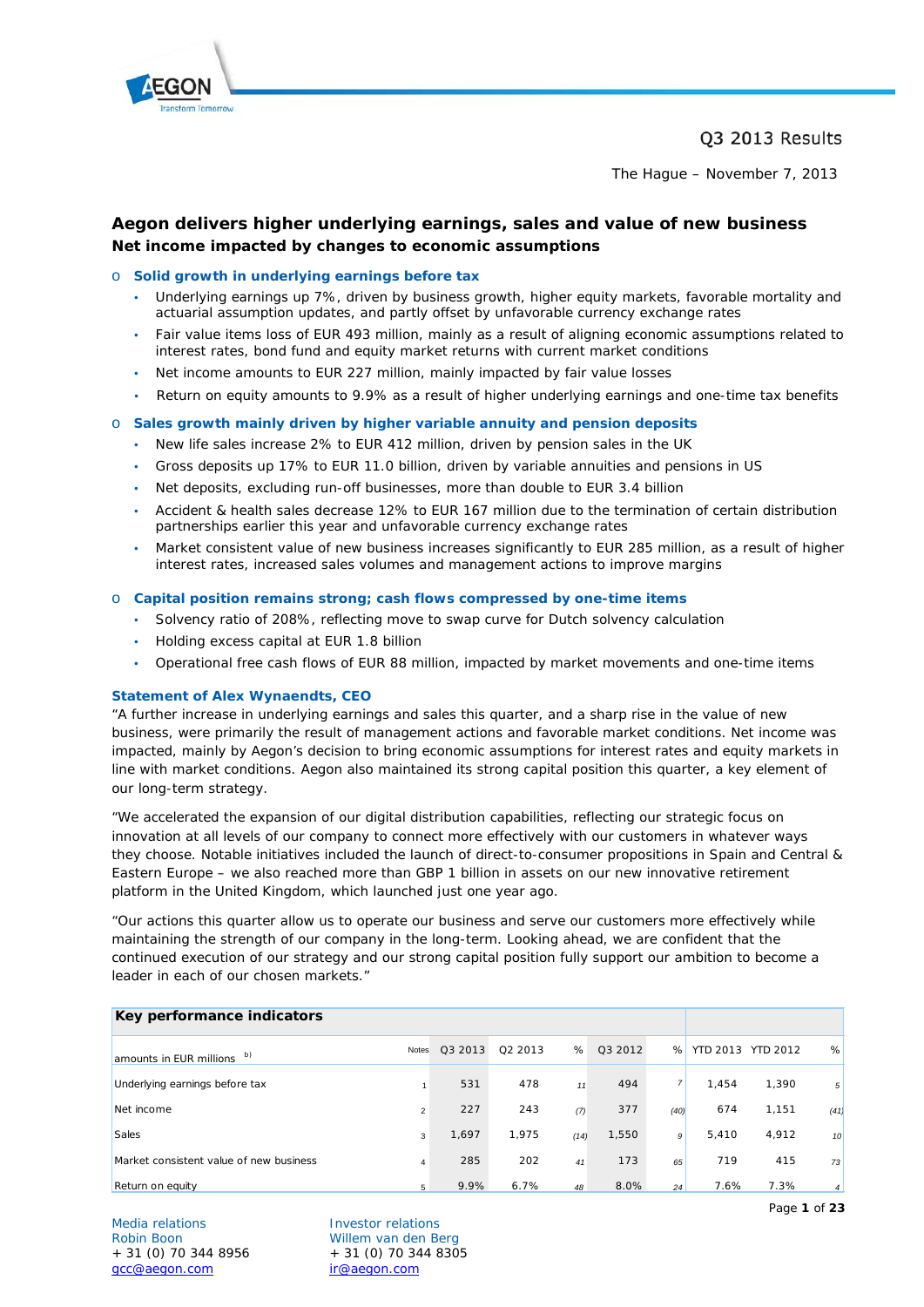

# STRATEGIC HIGHLIGHTS

- o **Additional steps taken to improve efficiency in the Americas and the holding**
- o **Aegon Direct propositions launched in Spain, trials commence in several CEE countries**
- o **Aegon Retirement Choices (ARC) platform in the UK surpasses GBP 1 billion in assets**

# **Aegon's ambition**

Aegon continues to pursue its strategic aim to be a leader in all of its chosen markets, supported by four strategic objectives embedded in all Aegon businesses: Optimize portfolio; Deliver operational excellence; Enhance customer loyalty; and Empower employees. These provide the strategic framework for the company's ambition to become the most-recommended life insurance and pension provider by customers and business partners, as well as the most-preferred employer in the sector.

### **Optimize portfolio**

Aegon is introducing variable annuity products and expertise to the German market. This builds on Aegon's experience and best practices gained elsewhere in the group, including the United States, where variable annuities are a significant business.

Aegon continually reviews each of its businesses for strategic fit and return prospects, and, as part of this review, announced the sale of its Czech pension business this quarter. Exiting the pension business allows Aegon to focus more on the growing life insurance market in the Czech Republic which better aligns with Aegon's desired risk profile and return requirements.

The Aegon Retirement Choices (ARC) platform in the UK continues to draw praise, recently winning 'Best new platform' and 'Best use of platform technology' at the Aberdeen UK Platform awards. The platform has achieved unprecedented growth, now exceeding GBP 1 billion of assets under administration.

#### **Deliver operational excellence**

Aegon's continued focus on cost efficiency is evident with the implementation of operational improvements in the Americas and at the holding. The operational improvements at the holding were initiated in October and are aimed at improving the service to stakeholders, while reducing expenses. In the Americas, Aegon has begun to execute on a restructuring program aimed at creating a broad range of synergies. A first important step was taken toward this objective with the creation of a new division, Enterprise Business Services (EBS) - a shared services group which has as its primary purpose to bring together common back office functions and processes. This will enable the core businesses to focus on delivering a quality customer experience, achieving their strategic priorities, and developing innovative solutions, in addition to generating considerable cost reductions. Moreover, EBS has also identified opportunities to source certain professional functions that support Aegon's businesses to external providers who are able to deliver those same services at a lower cost.

#### **Enhance customer loyalty**

Aegon believes that creating a customer-centric culture will enable it to grow further by responding to changing markets and customer behaviors. A key element of Aegon's strategy is to get closer to its customers by increased deployment of technology at all levels of the organization. The Aegon Direct initiative was launched in Spain this quarter, and began trials in several Central & Eastern European (CEE) countries. Aegon Direct allows clients to research, obtain a quote for, and purchase insurance products online.

Recent survey results from the Hungarian Financial Supervisory Authority show that Aegon clients are the country's most satisfied bank and insurance clients. This follows a concerted two-year effort to actively address customer complaints and adjust products based on customer feedback.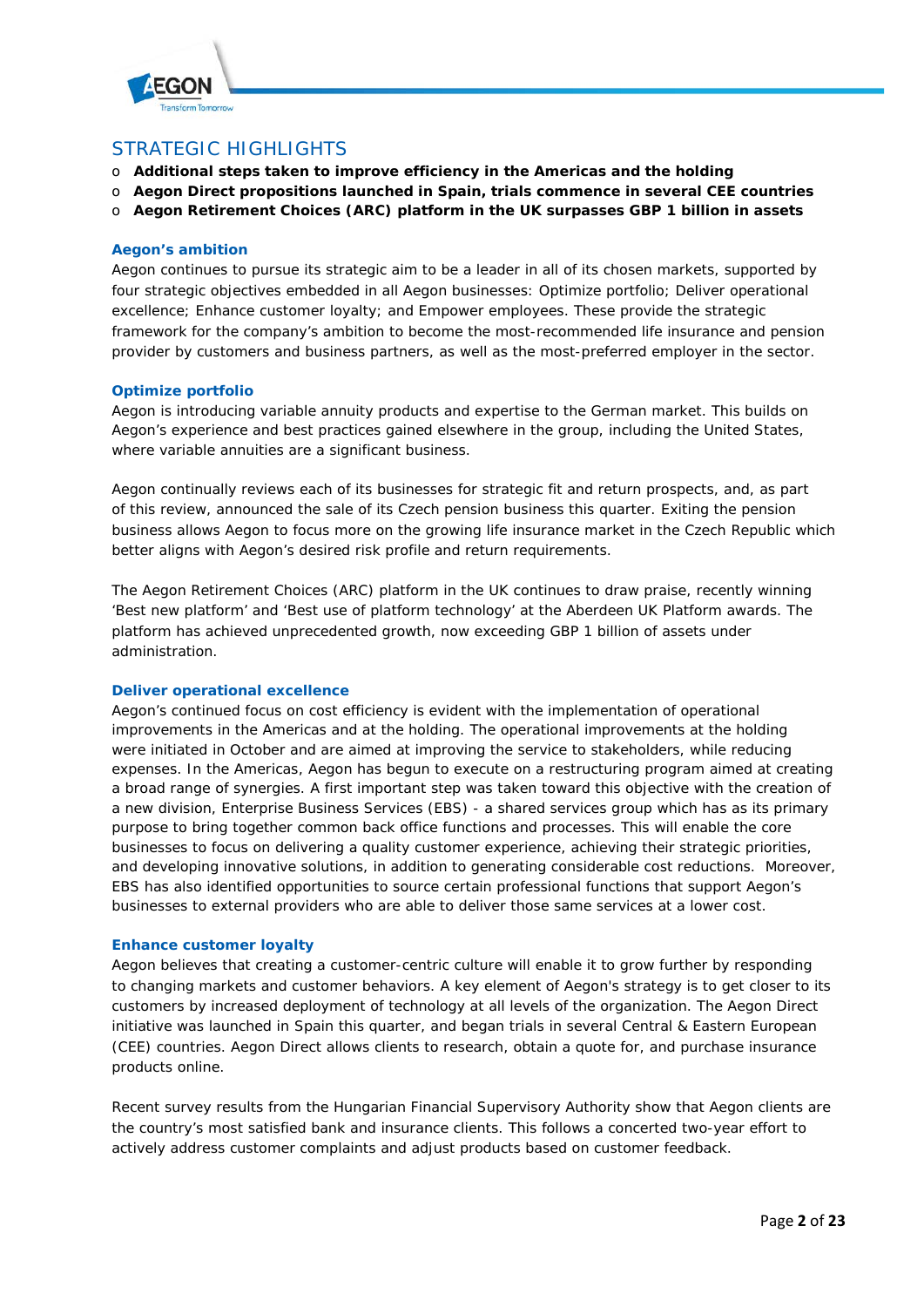

The Transamerica Center for Retirement Studies (TCRS) celebrated its 10-year anniversary by expanding to create the Transamerica Institute, including the new Transamerica Center for Health Studies. TCRS helps people, employers and policymakers to better understand retirement. The expansion aims to bring more clarity to navigating the financial implications of health coverage decisions in the United States.

# **Empower employees**

Aegon continues to implement initiatives to help employees better understand how they contribute to Aegon's strategy. In Spain, Aegon has launched the 'Customer Voices' program that appoints employees to be the customer voice or advocate in the organization. An early result of this program has been an improved client welcome process which now includes a personal letter and welcome phone call and a follow-up package with further information about the company.

In the United States, hundreds of Transamerica's employees from across the country participated in the Healthy 4.01k walk. Sponsored by Transamerica's Employer Solutions & Pensions division, this program reminded employees to *walk the talk* for retirement readiness. Aegon believes this initiative, and others similar to it, will help its employees better relate to customers, increasing customer brand loyalty and strengthening its market position.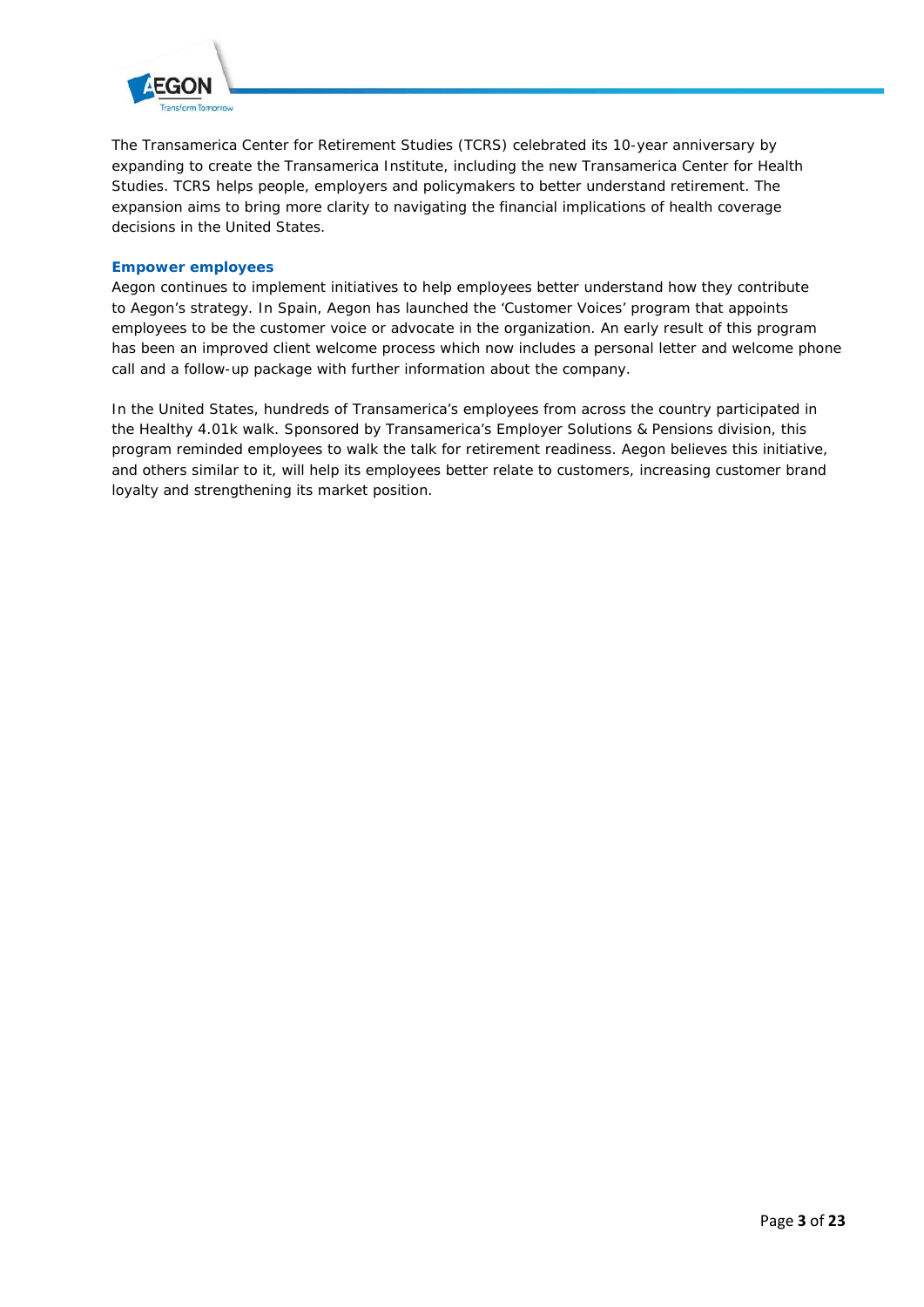

#### **Financial overview c)** *EUR millions* Notes Q3 2013 Q2 2013 % Q3 2012 % YTD 2013 YTD 2012 % **Underlying earnings before tax** Americas 371 360 *3* 362 *2* 1,043 1,014 *3* The Netherlands 85 74 *15* 85 *-* 244 240 *2* United Kingdom 26 27 *(4)* 27 *(4)* 77 83 *(7)* New markets 74 52 *42* 70 *6* 188 222 *(15)* Holding and other **Example 2008** 20 (35) (35) 29 (50) 50 (98) (98) (169) 42<br> **Underlying earnings before tax**  $\overline{531}$  531 478 11 494 7 1,454 1,390 5 **Underlying earnings before tax 531 478** *11* **494** *7* **1,454 1,390** *5* Fair value items (493) (270) *(83)* (142) *-* (1,049) 88 *-* Realized gains / (losses) on investments 202 82 *146* 128 *58* 397 258 *54* Impairment charges (45) (57) *21* (35) *(29)* (119) (118) *(1)* Other income / (charges) (42) 27 *-* 3 *-* (19) (268) *93* Run-off businesses 1 13 *(92)* 12 *(92)* - 17 *-* **Income before tax 154 273** *(44)* **460** *(67)* **664 1,367** *(51)* Income tax  $\qquad \qquad$   $\qquad$   $\qquad$   $\qquad$   $\qquad$   $\qquad$   $\qquad$   $\qquad$   $\qquad$   $\qquad$   $\qquad$   $\qquad$   $\qquad$   $\qquad$   $\qquad$   $\qquad$   $\qquad$   $\qquad$   $\qquad$   $\qquad$   $\qquad$   $\qquad$   $\qquad$   $\qquad$   $\qquad$   $\qquad$   $\qquad$   $\qquad$   $\qquad$   $\qquad$   $\qquad$   $\qquad$   $\qquad$   $\qquad$   $\qquad$ **Net income 227 243** *(7)* **377** *(40)* **674 1,151** *(41)* **Net income / (loss) attributable to:** Equity holders of Aegon N.V. 227 242 *(6)* 376 *(40)* 673 1,150 *(41)* Non-controlling interests - 1 *-* 1 *-* 1 1 *-* **Net underlying earnings 495 361** *37* **383** *29* **1,179 1,067** *10* Commissions and expenses 1,447 1,491 *(3)* 1,361 *6* 4,355 4,300 *1* of which operating expenses 11 830 844 *(2)* 777 *7* 2,478 2,342 *6* **New life sales** Life single premiums 1,282 1,652 *(22)* 1,125 *14* 4,425 3,353 *32* Life recurring premiums annualized 283 355 *(20)* 293 *(3)* 988 943 *5* **Total recurring plus 1/10 single 412 520** *(21)* **405** *2* **1,431 1,278** *12* **New life sales** Americas 12 116 124 *(6)* 126 *(8)* 350 372 *(6)* The Netherlands 23 48 *(52)* 25 *(8)* 111 80 *39* United Kingdom 222 292 *(24)* 206 *8* 800 630 *27* New markets 12 51 56 *(9)* 48 *6* 170 196 *(13)* **Total recurring plus 1/10 single 412 520** *(21)* **405** *2* **1,431 1,278** *12* New premium production accident and health insurance 167 173 *(3)* 190 *(12)* 565 572 *(1)* New premium production general insurance 16 14 *14* 12 *33* 44 39 *13* **Gross deposits (on and off balance)** Americas 12 7,957 6,417 *24* 6,391 *25* 21,362 20,427 *5* The Netherlands 278 327 *(15)* 275 *1* 1,009 1,202 *(16)* United Kingdom 99 71 *39* 5 *-* 219 22 *-* New markets 12 2,690 5,855 *(54)* 2,755 *(2)* 11,108 8,575 *30* **Total gross deposits 11,024 12,670** *(13)* **9,426** *17* **33,698 30,226** *11* **Net deposits (on and off balance)** Americas 12 2,576 1,185 *117* 904 *185* 5,374 2,703 *99* The Netherlands (64) 85 *-* (480) *87* (113) (731) *85* United Kingdom 80 53 *51* (6) *-* 173 (8) *-* New markets 12 826 2,233 *(63)* 1,208 *(32)* 3,204 3,191 *-* **Total net deposits excluding run-off businesses 3,418 3,556** *(4)* **1,626** *110* **8,638 5,155** *68* Run-off businesses (485) (644) *25* (301) *(61)* (2,202) (1,940) *(14)* **Total net deposits 2,933 2,912** *1* **1,325** *121* **6,436 3,215** *100*

#### **Revenue-generating investments**

|                                             | Sept. 30, | Jun. 30. |     | Dec. 31. |                |
|---------------------------------------------|-----------|----------|-----|----------|----------------|
|                                             | 2013      | 2013     | %   | 2012     | %              |
| Revenue-generating investments (total)      | 468,973   | 465.772  |     | 459.077  | $\overline{a}$ |
| Investments general account                 | 137.419   | 140.388  | (2) | 145,021  | (5)            |
| Investments for account of policyholders    | 161.165   | 155.893  |     | 152.968  | 5 <sup>1</sup> |
| Off balance sheet investments third parties | 170.389   | 169.491  |     | 161.088  | $6 \mid$       |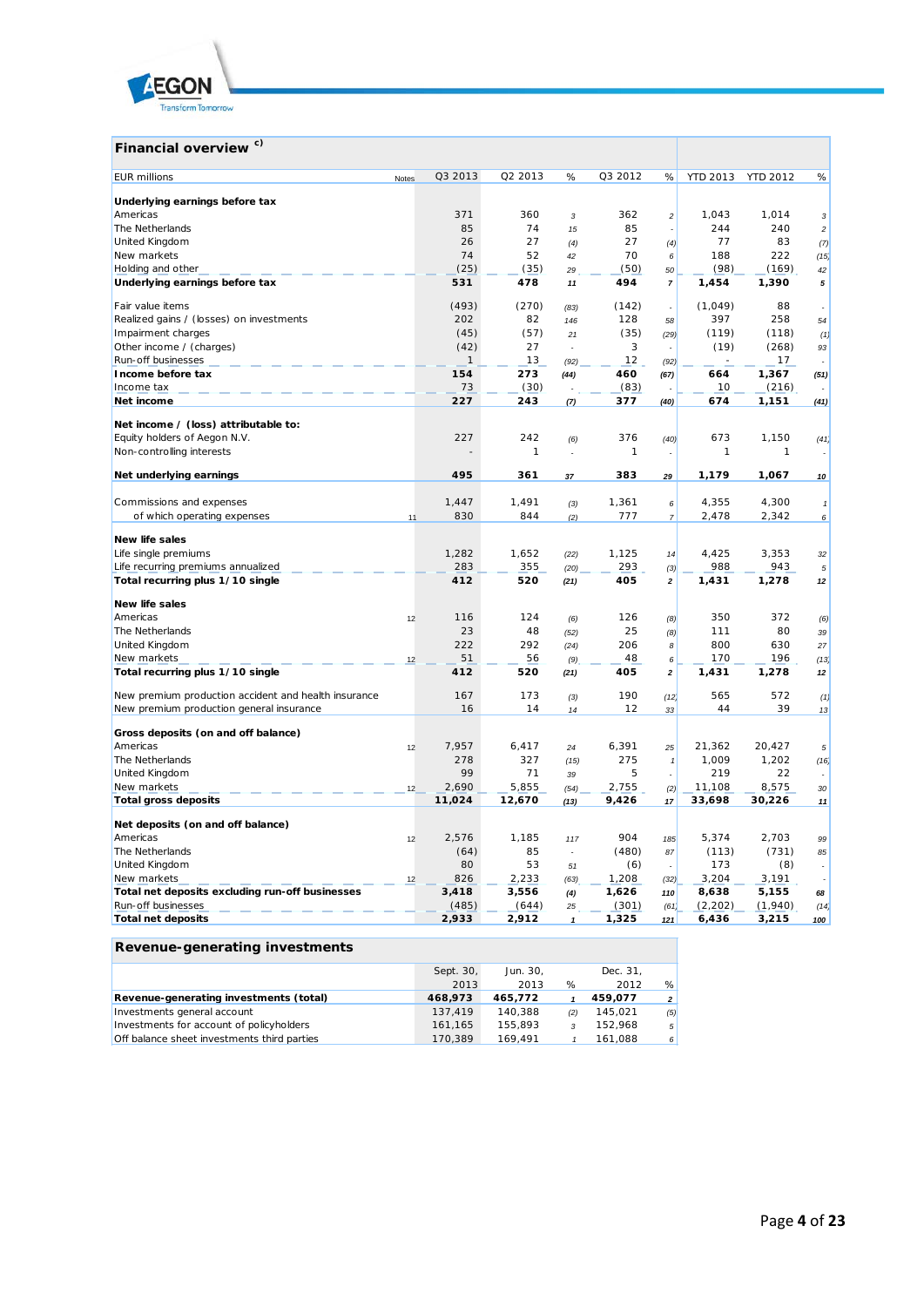

# OPERATIONAL HIGHLIGHTS

# **Underlying earnings before tax**

Aegon's underlying earnings before tax in the third quarter of 2013 increased 7% to EUR 531 million compared to the third quarter of 2012. Business growth, the positive effects of favorable equity markets (EUR 33 million) and favorable mortality in the Americas (EUR 15 million), more than offset the loss of earnings due to the sale of the company's interests in partnerships in Spain and Asset Management (EUR 12 million) and the impact of unfavorable currency exchange rates (EUR 23 million). In addition, actuarial assumption updates and model refinements amounted to EUR 27 million in the third quarter of 2013.

Underlying earnings from the Americas increased 2% compared to the third quarter of 2012 to EUR 371 million. This was mainly due to growth in Variable Annuities and Pensions, favorable mortality experience of EUR 15 million in Life & Protection, and a positive impact of EUR 5 million of actuarial assumption changes and model refinements. These gains were partly offset by unfavorable currency exchange rates.

In the Netherlands, underlying earnings were stable at EUR 85 million as an earnings recovery in Non-life and higher earnings in Pensions were offset by lower Life & Savings earnings due to the non-recurrence of a provision release of EUR 8 million booked in the third quarter of 2012.

Underlying earnings from Aegon's operations in the United Kingdom amounted to EUR 26 million in the third quarter of 2013. The positive impact of higher equity markets was more than offset by investments in technology, adverse persistency of EUR 5 million, and unfavorable mortality experience and currency exchange rates. The effects of adverse persistency are expected to continue into the fourth quarter of 2013.

Underlying earnings from New Markets increased 6% to EUR 74 million, mainly due to the positive impact of actuarial assumption changes and model refinements of EUR 22 million in Asia in the third quarter of 2013, compared to EUR 7 million in the third quarter of 2012. Results in Spain were impacted by EUR 9 million as a result of the divestments of the joint ventures with Banca Cívica and Unnim, while earnings from Asset Management were impacted by EUR 3 million due to the divestment of hedge fund manager Prisma.

Total holding costs decreased 50% to EUR 25 million, mainly as a result of lower net interest costs following debt redemptions and lower operating expenses.

#### **Net income**

Net income decreased 40% to EUR 227 million as higher losses from fair value items were only partly offset by higher underlying earnings, increased realized gains and tax benefits.

#### **Fair value items**

The results from fair value items amounted to a loss of EUR 493 million. The loss was mainly driven by long-term economic assumption changes totaling EUR 405 million. Aegon reduced its annual equity market total return assumption from 9% to 8%, accounting for approximately EUR 135 million of the total. In addition, the long-term assumption for 10-year US Treasury yields was lowered by 50 basis points to 4.25%, while the grading period towards the long-term assumption was increased from 5 to 10 years for both the 10-year US Treasury yield assumption and the return assumption for separate account bond funds. The separate account bond funds return assumption is now set at 4% for 10 years, and 6% thereafter. These interest rate related adjustments accounted for approximately EUR 270 million of the total.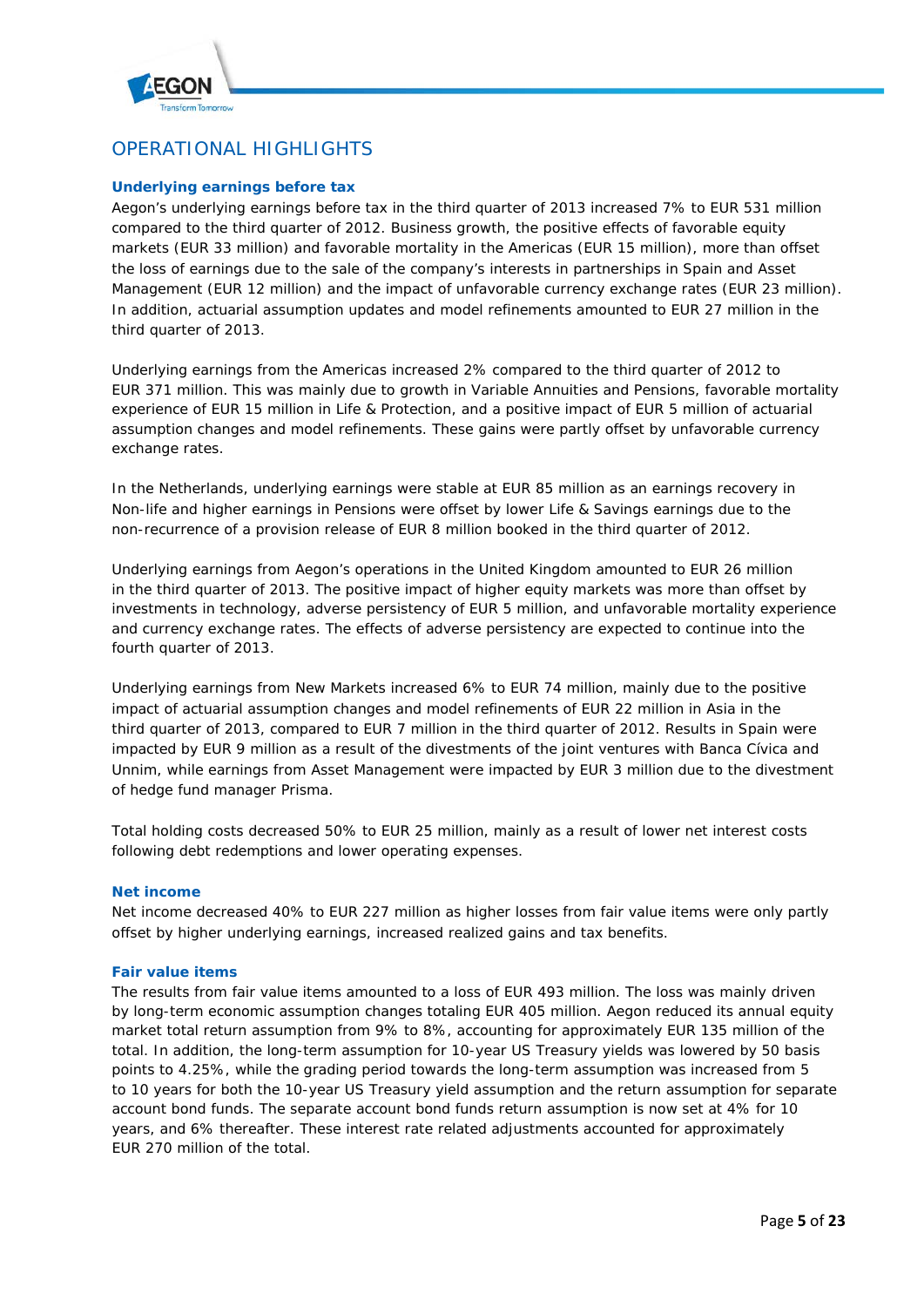

The loss on fair value hedges without an accounting match under IFRS was EUR 116 million. This was mainly driven by the macro hedge in the Americas, on which the loss was EUR 95 million, as a result of the strong equity market performance in the third quarter of 2013. For similar reasons, the loss on the equity collar hedge was EUR 36 million.

Fair value hedging with an accounting match, which include the hedges on Aegon's GMWB variable annuities block and the guarantees on general account products in the Netherlands, contributed EUR 31 million to earnings. Fair value investments outperformed by EUR 13 million, mainly driven by credit derivatives.

# **Realized gains on investments**

In the third quarter, realized gains on investments increased 58% to EUR 202 million and were the result of adjustments to the asset mix in the investment portfolio in the Netherlands to bring it in line with the new regulatory yield curve, as well as normal trading activity.

### **Impairment charges**

Impairments were up compared to last year and amounted to EUR 45 million. These largely related to impairments on structured assets in the Americas and a single corporate exposure in the United Kingdom, as well as residential mortgage loans in the Netherlands and Hungary.

#### **Other income**

Other income amounted to a loss of EUR 42 million. The negative impact of the intangibles write off related to the Polish pension fund business of EUR 182 million and restructuring charges in the Americas of EUR 27 million, were partly offset by a gain of EUR 74 million on the sale of the joint venture with CAM and a gain on the recapture of certain reinsurance contracts in the Americas of EUR 126 million.

#### **Run-off businesses**

The results of run-off businesses declined to EUR 1 million, mainly driven by lower spreads and unfavorable mortality in payout annuities.

#### **Income tax**

Income tax amounted to a benefit of EUR 73 million in the third quarter. The effective tax rate on underlying earnings for the third quarter of 2013 was 7%, mainly driven by a benefit in the United Kingdom from a reduction in the corporate tax rate from 23% to 20%.

#### **Return on equity**

Return on equity increased to 9.9% for the third quarter of 2013, driven by higher net underlying earnings, which included a one-time tax benefit in the United Kingdom. Return on equity for Aegon's ongoing businesses, excluding the run-off businesses, amounted to 10.9% over the same period.

#### **Operating expenses**

In the third quarter, operating expenses increased 7% to EUR 830 million mainly due to the nonrecurrence of a benefit plan release recorded in the third quarter of 2012, restructuring expenses in the Americas and higher variable annuities sales and employee performance related expenses related to the growth of the business in the Americas. On a comparable basis, operating expenses increased 4%. Approximately half of this increase was driven by additional investments in technology to support future growth, with the remainder mainly the result of the growth of the business in the Americas.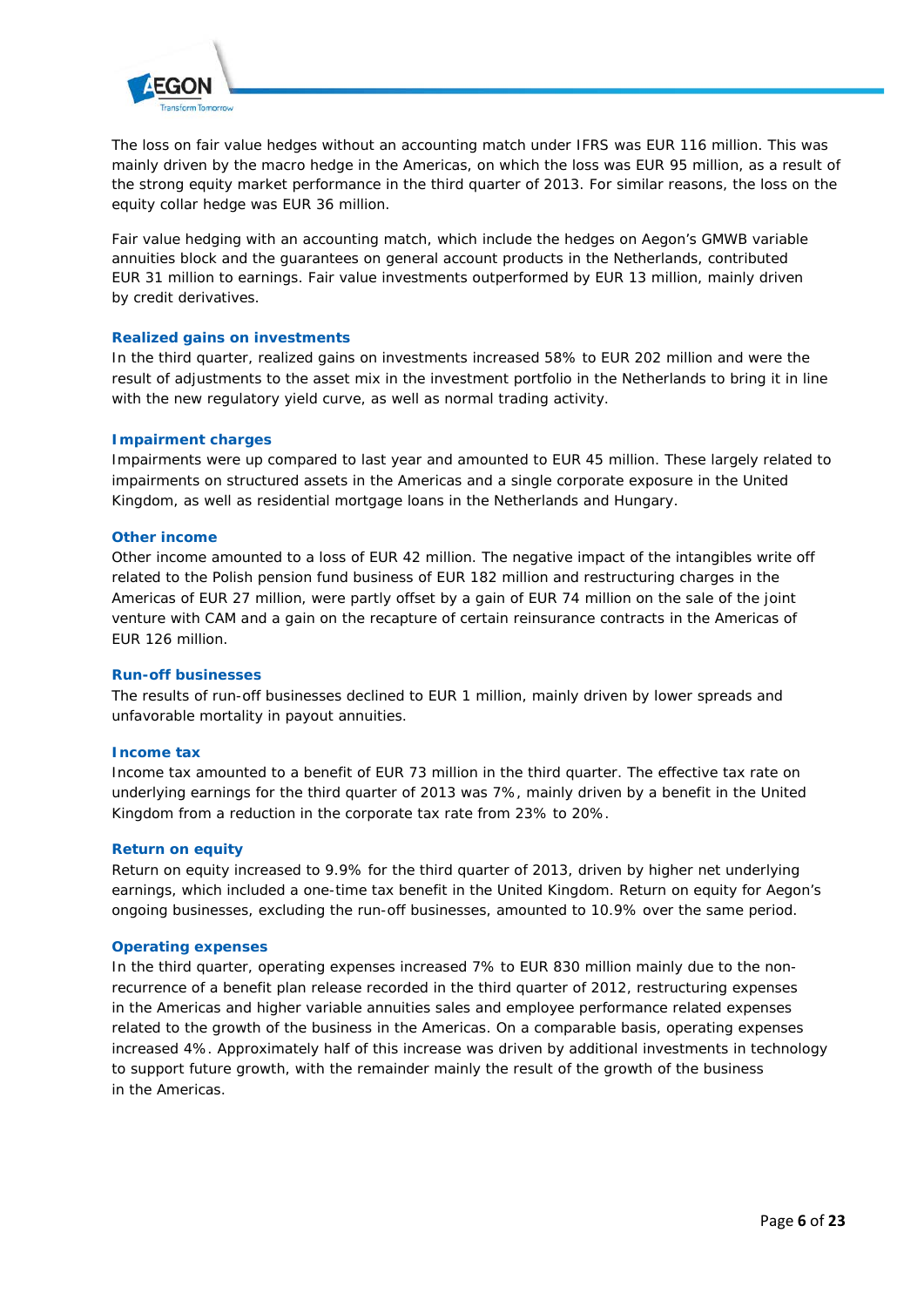

#### **Sales**

Compared to the third quarter of 2012, Aegon's total sales increased 9% to EUR 1.7 billion. New life sales were up by 2%, driven mainly by higher pension production in the United Kingdom, partly offset by unfavorable currency movements. In the Americas, new life sales were down 8%, primarily driven by adverse currency movements, as well as lower universal life sales due to product withdrawals and product redesign, resulting from the focus on value creation. Gross deposits increased 17%, with particular success in both the variable annuity and retirement business in the United States, partly offset by unfavorable currency movements. Net deposits, excluding run-off businesses, more than doubled to EUR 3.4 billion and were primarily driven by variable annuity and retirement deposits in the United States.

## **Market consistent value of new business**

The market consistent value of new business increased strongly to EUR 285 million mainly as a result of strong sales growth and higher margins in the United States and a higher contribution from mortgage production in the Netherlands.

### **Revenue-generating investments**

Revenue-generating investments increased 1% during the third quarter of 2013 to EUR 469 billion, driven by continued net inflows and higher equity markets, partly offset by unfavorable currency exchange rates.

### **Capital management**

Shareholders' equity decreased EUR 0.8 billion compared to the end of the second quarter of 2013 to EUR 20.3 billion at September 30, 2013. This was driven by unfavorable currency exchange rates and higher interest rates, resulting in lower revaluation reserves. The revaluation reserves declined by EUR 0.4 billion to EUR 3.4 billion. Aegon's shareholders' equity, excluding revaluation reserves and defined benefit plan remeasurements, amounted to EUR 17.8 billion. The gross leverage ratio improved to 30.1% in the third quarter, as outstanding commercial paper was reduced by EUR 0.2 billion. Excess capital in the holding decreased to EUR 1.8 billion, as proceeds of EUR 0.4 billion received from the divestment of the joint venture with CAM were more than offset by the payment of the interim dividend of EUR 0.2 billion, a net capital injection into Aegon's operating units of EUR 0.2 billion and interest payments and operating expenses.

Shareholders' equity per common share, excluding revaluation reserves and defined benefit plan remeasurements, amounted to EUR 8.42 at September 30, 2013.

At September 30, 2013, Aegon's Insurance Group Directive (IGD) ratio decreased to 208%, driven by the switch to the swap curve for regulatory solvency calculations in the Netherlands and the payment of the 2013 interim dividend. The capital in excess of the S&P AA threshold in the United States increased by USD 0.1 billion to USD 0.9 billion, as earnings for the quarter were largely offset by additional tax charges. The IGD ratio, excluding Aegon Bank, in the Netherlands was flat at ~245%. The Pillar I ratio in the United Kingdom, including the with-profit fund, was ~140% at the end of the third quarter of 2013. This was up from ~130% at the end of the second quarter of 2013, mainly reflecting EUR 0.2 billion of capital received from the holding. As of this quarter, Aegon includes the with-profit fund in the reported Pillar I ratio, which is in line with the regulatory requirements in the United Kingdom.

On October 18, 2013, the Dutch Ministry of Finance shared the results of the impact study for Solvency 1.5 and started a consultation process on the final calibrations. Aegon does not expect Solvency 1.5 to have an impact on its capital policy.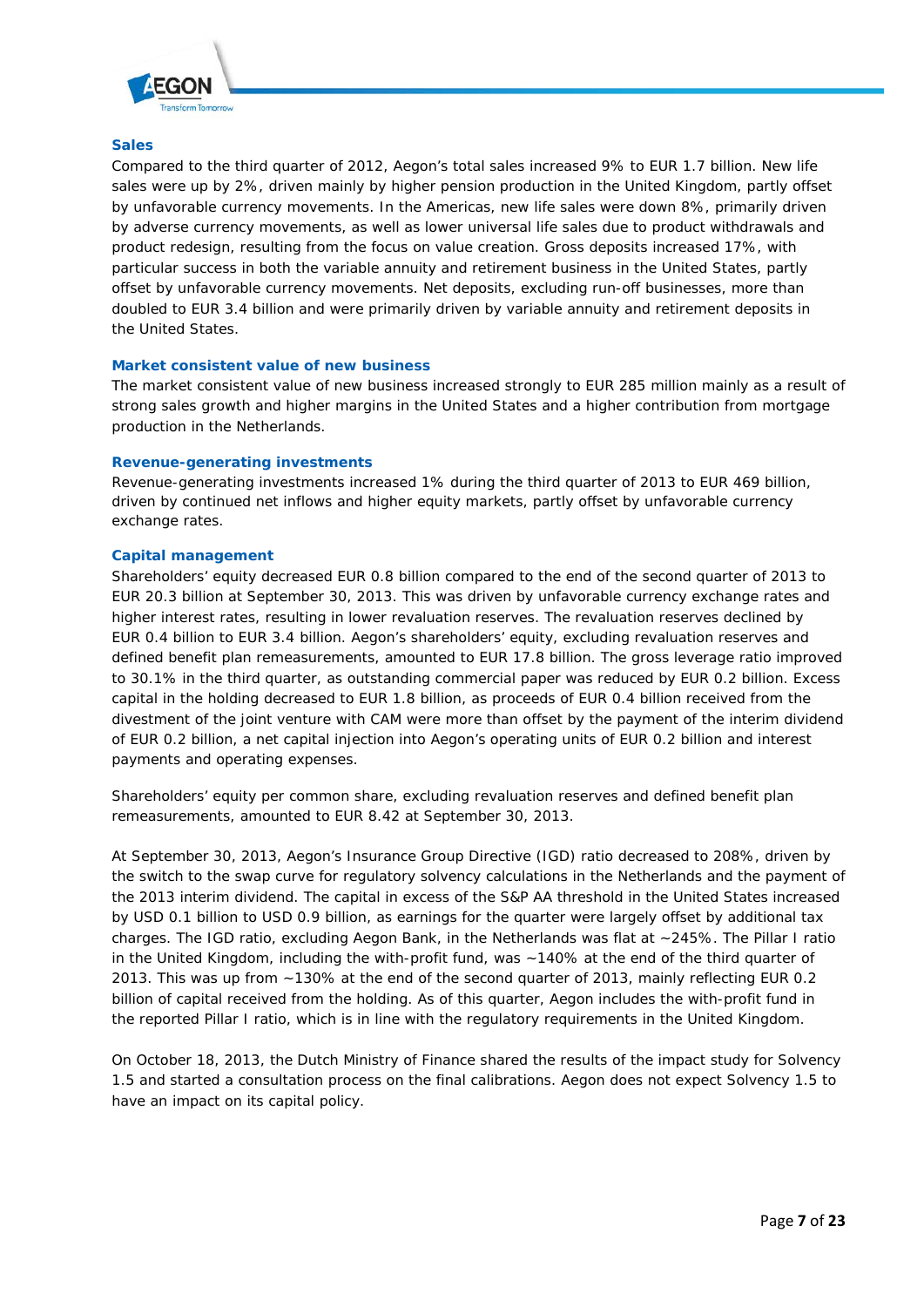

On October 15, 2013, Aegon completed the share buyback program announced on September 17, 2013, to neutralize the dilutive effect of the 2013 interim dividend paid in shares. Between September 17, 2013, and October 14, 2013, 19,047,358 common shares were repurchased under the share buyback program, at an average price of EUR 5.62 per share.

## **Cash flows**

Operational free cash flows<sup>13)</sup> were EUR 88 million in the third quarter of 2013. Excluding one-time items of EUR (112) million and market impacts of EUR (91) million, operational free cash flows amounted to EUR 291 million. The one-items were primarily related to changes to regulatory requirements and tax charges. The impact of market movements during the third quarter mainly resulted from lower credit spreads in the United Kingdom and the tax impact of hedge losses in the Americas.

Aegon did not receive material dividends from its operating units during the third quarter of 2013.

| Financial overview, Q3 2013 geographically <sup>c)</sup> |                |                |         |            |              |                |
|----------------------------------------------------------|----------------|----------------|---------|------------|--------------|----------------|
|                                                          |                |                |         |            | Holding,     |                |
|                                                          |                |                |         |            | other        |                |
|                                                          |                | The            | United  | <b>New</b> | activities & |                |
| <b>EUR millions</b>                                      | Americas       | Netherlands    | Kingdom | Markets    | eliminations | Total          |
| Underlying earnings before tax by line of business       |                |                |         |            |              |                |
| Life                                                     | 162            | 59             | 20      | 38         |              | 279            |
| Individual savings and retirement products               | 138            |                |         | (4)        |              | 134            |
| Pensions                                                 | 69             | 27             | 6       | 3          |              | 105            |
| Non-life                                                 |                | (3)            |         | 9          |              | 6              |
| Distribution                                             |                | $\overline{2}$ |         |            |              | $\overline{2}$ |
| Asset Management                                         |                |                |         | 24         |              | 24             |
| Other                                                    |                |                |         |            | (25)         | (25)           |
| Share in underlying earnings before tax of associates    | $\overline{2}$ |                |         | 4          |              | 6              |
| Underlying earnings before tax                           | 371            | 85             | 26      | 74         | (25)         | 531            |
| Fair value items                                         | (502)          | 14             | (8)     | (12)       | 15           | (493)          |
| Realized gains / (losses) on investments                 | 7              | 190            | 9       | (4)        |              | 202            |
| Impairment charges                                       | (16)           | (13)           | (12)    | (4)        |              | (45)           |
| Other income / (charges)                                 | 90             | (2)            | (1)     | (124)      | (5)          | (42)           |
| <b>Run-off businesses</b>                                |                |                |         |            |              | 1              |
| Income before tax                                        | (49)           | 274            | 14      | (70)       | (15)         | 154            |
| Income tax                                               | 56             | (84)           | 89      | 6          | 6            | 73             |
| Net income                                               | 7              | 190            | 103     | (64)       | (9)          | 227            |
| Net underlying earnings                                  | 280            | 66             | 119     | 48         | (18)         | 495            |

| <b>Employee numbers</b>                                         |                   |                  |
|-----------------------------------------------------------------|-------------------|------------------|
|                                                                 | Sept. 30.<br>2013 | Dec. 31.<br>2012 |
| Employees excluding agents, joint ventures and associates       | 20.639            | 20.902           |
| Agents                                                          | 2.856             | 2,748            |
| Total number of employees excluding joint ventures & associates | 23.495            | 23.650           |
| Aegon's share of employees (including agents) in joint ventures | 724               | 757              |
| Aegon's share of employees (including agents) in associates     | 2.475             | 2,443            |
| Total                                                           | 26.694            | 26.850           |

#### **Currencies**

Income statement items: average rate 1 EUR = USD 1.3161 (2012: USD 1.2811).

Income statement items: average rate 1 EUR = GBP 0.8512 (2012: GBP 0.8115).

Balance sheet items: closing rate 1 EUR = USD 1.3537 (2012: USD 1.2865; year-end 2012.Q4: USD 1.3184).

Balance sheet items: closing rate 1 EUR = GBP 0.8359 (2012: GBP 0.7967; year-end 2012.Q4: GBP 0.8111).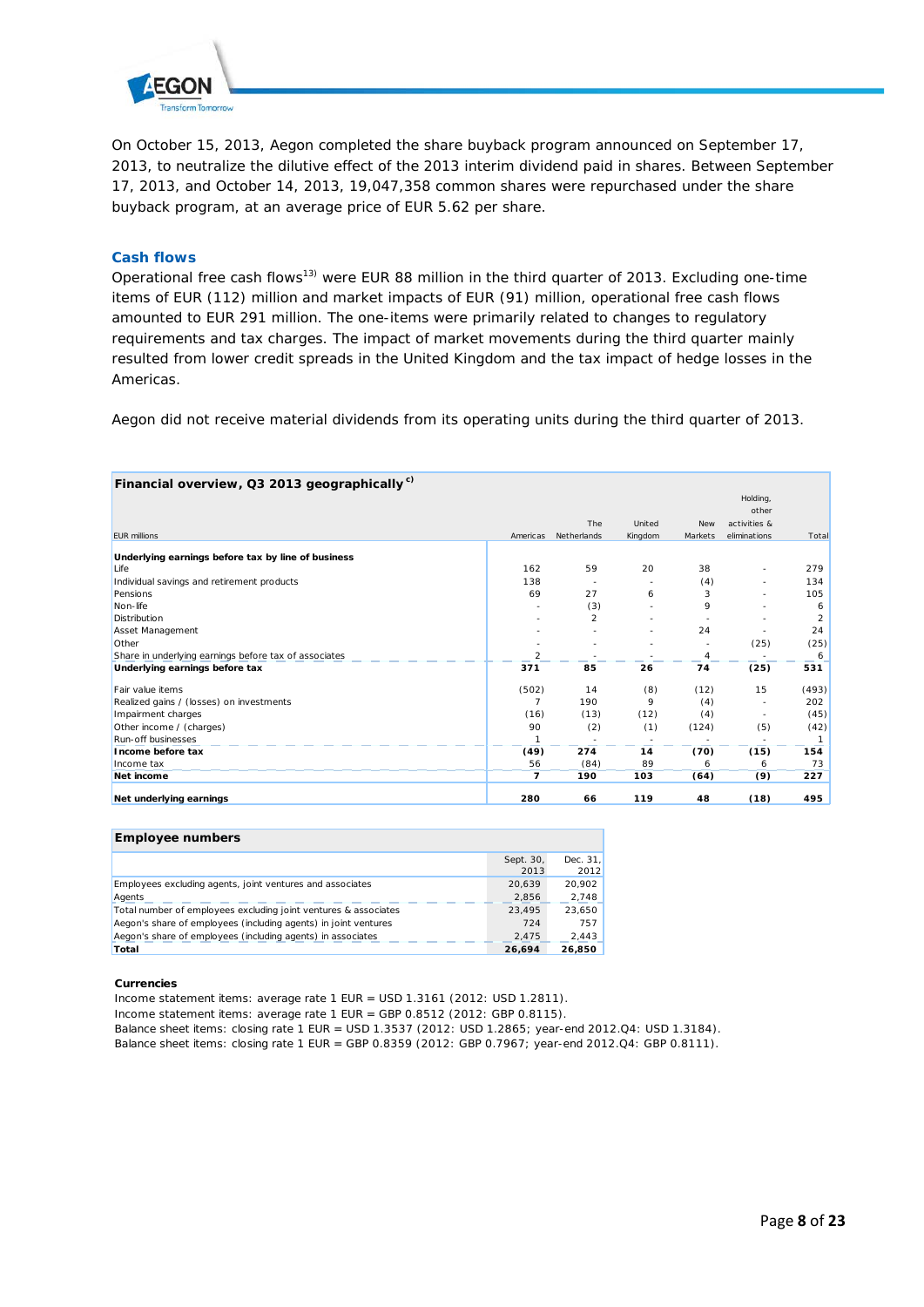

# AMERICAS

- o **Underlying earnings before tax increase 8% to USD 490 million**
- o **Net income declines to USD 11 million primarily due to economic assumption changes**
- o **Sales of life insurance decline 3% to USD 154 million, as higher sales of term life were more than offset by lower universal life sales due to focus on profitability**
- o **Gross deposits up 32% to USD 10.5 billion reflect strong growth in pensions and variable annuities**

# **Underlying earnings before tax**

Underlying earnings from the Americas in the third quarter of 2013 were up 8% to USD 490 million, driven by growth in both the Variable Annuities and Pension businesses from both markets and net inflows, as well as positive mortality experience in Life & Protection. Favorable mortality experience, actuarial assumption changes and model refinements had a combined net positive impact of USD 26 million on underlying earnings.

- Life & Protection earnings increased by 3% to USD 219 million and included the net impact of actuarial assumption changes and model refinements of USD 13 million and favorable mortality of USD 20 million.
- Earnings from Individual Savings & Retirement rose 34% to USD 182 million. Variable annuities earnings more than doubled to USD 136 million, primarily as a result of a benefit from actuarial assumption changes and model refinements of USD 27 million, as opposed to charges from actuarial assumption changes in the third quarter of 2012 and higher fee income from higher account balances. Fixed annuity earnings declined to USD 37 million, driven by a charge of USD 21 million resulting from actuarial assumption changes, continued spread compression and the reduction of the portfolio as the business is being de-emphasized. Earnings from retail mutual funds increased to USD 9 million, as a result of higher account balances.
- Employer Solutions & Pensions earnings declined 6% to USD 90 million. Excluding one-time items recorded in the third quarter of 2012, earnings increased, resulting from the positive effect of higher average account balances.
- The loss from Canada amounted to USD 3 million, as the third quarter included a charge of USD 14 million for actuarial assumption changes and model refinements. Latin America contributed USD 2 million in underlying earnings for the quarter.

# **Net income**

Net income from Aegon's businesses in the Americas amounted to USD 11 million in the third quarter. Higher underlying earnings and other income were more than offset by a sharp decline in the results from fair value items and lower realized gains.

Results from fair value items amounted to USD (662) million for the quarter. The loss was mainly driven by long-term economic assumption changes totaling USD (514) million. Aegon has reduced the annual equity market total return assumption from 9% to 8%, which accounted for approximately USD 178 million. Aegon has also lowered the long-term assumption for 10-year US Treasury yields by 50 basis points to 4.25%, In addition, the grading period towards the long-term assumption has been increased from 5 to 10 years for the 10-year US Treasury yield assumption, while the period during which an annual return of 4% is expected for bond separate accounts has been increased from 5 to 10 years, with an expected return of 6% thereafter. These adjustments accounted for approximately USD 336 million.

The loss on fair value hedges without an accounting match under IFRS was USD 172 million. This was mainly driven by the macro hedge in the Americas, on which the loss was USD 134 million in the third quarter of 2013. Results in the quarter were unfavorably impacted primarily by a strong increase of the equity markets. The loss on Aegon's equity collar hedge program was USD 47 million. Aegon entered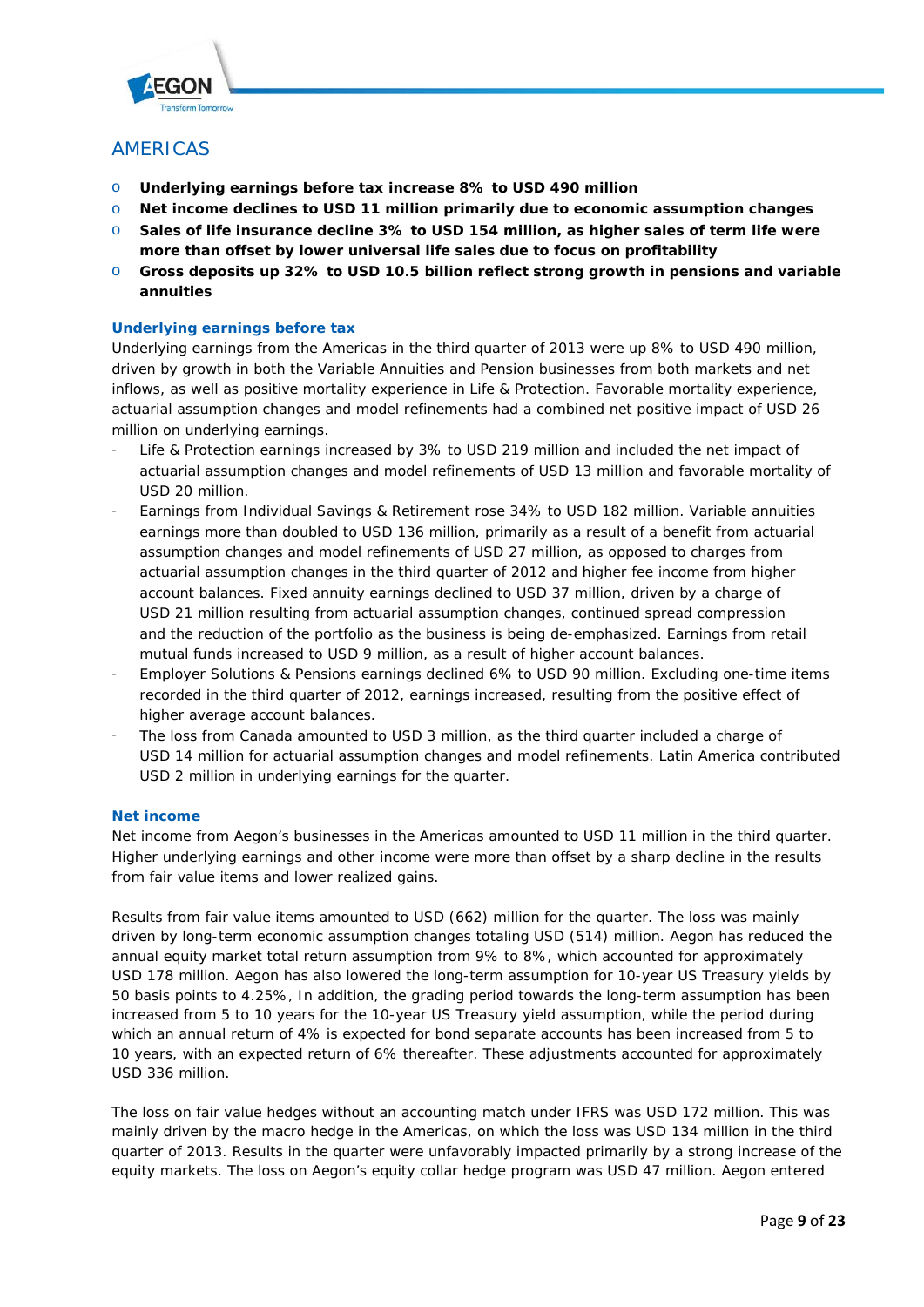

into an equity collar hedge in the fourth quarter of 2012 to protect US statutory capital from a significant drop in equity markets, as the present value of future fee income from variable annuities is a component of statutory capital. Aegon remains committed to protecting its balance sheet from equity market risks.

Fair value hedging with an accounting match, which include the hedges on Aegon's GMWB variable annuities block, contributed USD 17 million to earnings. Fair value investments outperformed by USD 32 million.

Gains on investments of USD 11 million were realized as a result of normal trading activity. Impairments remained low in the current benign credit environment, slightly decreasing to USD 21 million for the quarter. Impairments were primarily related to investments in subprime residential mortgage-backed securities. Other income amounted to USD 119 million, mainly related to a gain on the recapture of certain reinsurance contracts.

The results of run-off businesses declined to USD 1 million, mainly driven by lower spreads and unfavorable mortality in payout annuities.

### **Return on capital**

In the third quarter of 2013, the return on average capital, excluding revaluation reserves and defined benefit plan remeasurements, invested in Aegon's business in the Americas amounted to 7.8%. Excluding the capital allocated to the run-off businesses, return on capital amounted to 8.9%. The return on capital of Aegon's businesses excludes the benefit of leverage at the holding.

### **Operating expenses**

Operating expenses increased 24% to USD 506 million, mainly due to USD 26 million of restructuring expenses that were recorded in the third quarter of 2013, while the third quarter of 2012 contained a one-time release related to post-retirement benefit plans. Excluding these items, operating expenses increased by 5%, primarily driven by higher sales expenses arising from the strong production in variable annuities.

#### **Sales**

New life sales declined 3% to USD 154 million, as lower universal life sales due to product withdrawals and product redesign were only partly offset by higher sales of term life products. New premium production for accident and health insurance declined 8% to USD 201 million, driven by the loss of two distribution partners for travel insurance and the termination of certain unprofitable affinity marketing partnerships.

Gross deposits increased 32% to USD 10.5 billion. Gross deposits in pensions were up 43%, driven by plan takeovers as well as benefiting from the focus on retirement readiness by growing customer participation and contributions through auto enrollment and auto escalation. Gross deposits in variable annuities were up by 67% compared to the third quarter of 2012, mainly driven by Aegon's continued focus on key distribution partners. New variable annuity distribution arrangements continue to be added, including a distribution agreement with JPMorgan Chase, which together with the recently announced agreement with Edward Jones, started production in October 2013. The distribution agreement with Voya already contributed to sales in the third quarter of 2013. Gross deposits in stable value solutions of USD 1.4 billion were down as stable value balances are targeted to be maintained around current levels.

Net deposits, excluding run-off businesses, tripled to USD 3.4 billion in the third quarter, driven by strong growth in pensions and variable annuities. Net deposits in pensions nearly quadrupled to USD 2.8 billion, while net deposits in variable annuities nearly tripled to USD 1.4 billion. Net flows into retail mutual funds declined to nearly zero, as sales growth was partly offset by higher outflows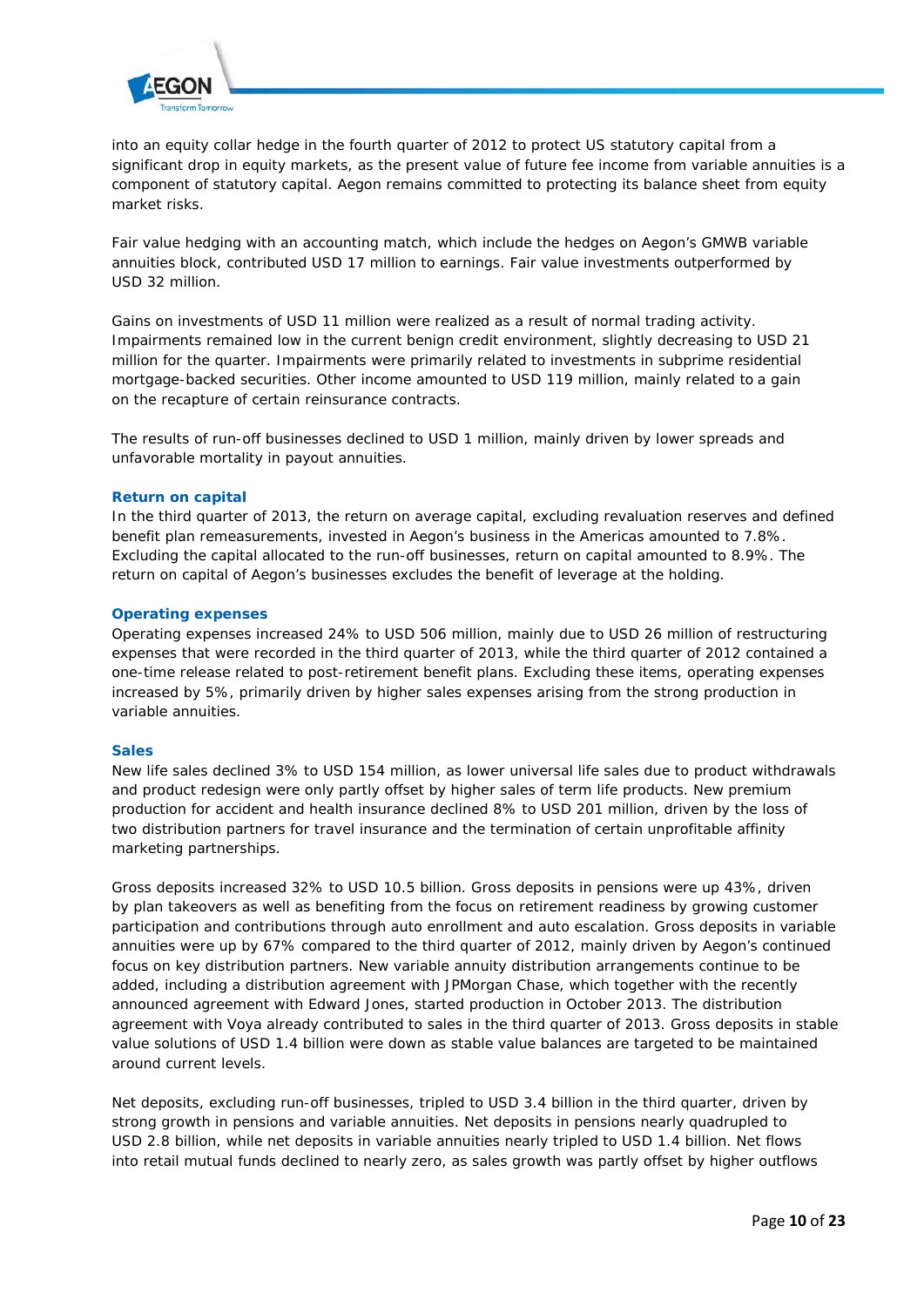

from bond funds due to rising interest rates. Net deposits in stable value solutions remained negative as the business targets maintaining stable value assets at current levels. Aegon is de-emphasizing sales of fixed annuities as part of a strategic repositioning and incurred net outflows of USD 0.6 billion in the third quarter.

# **Market consistent value of new business**

The market consistent value of new business strongly increased to USD 234 million in the third quarter of 2013, driven by strong improvements in variable annuities and life products. The former benefited from higher sales volumes as well as increased margins, as interest rates were significantly higher throughout the third quarter of 2013 than in the similar period in 2012. The improvement in life insurance is primarily the result of product withdrawals and product redesign, including universal life products with secondary guarantees.

# **Revenue-generating investments**

Revenue-generating investments amounted to USD 353 billion at the end of the third quarter, up 3% compared with the end of the second quarter of 2013. Investments for account of policyholders and off balance sheet investments for third parties were up by 5%, driven by net deposits as well as positive market movements. This increase was only partly offset by a decrease in general account assets as a result of outflows from the run-off businesses and fixed annuities.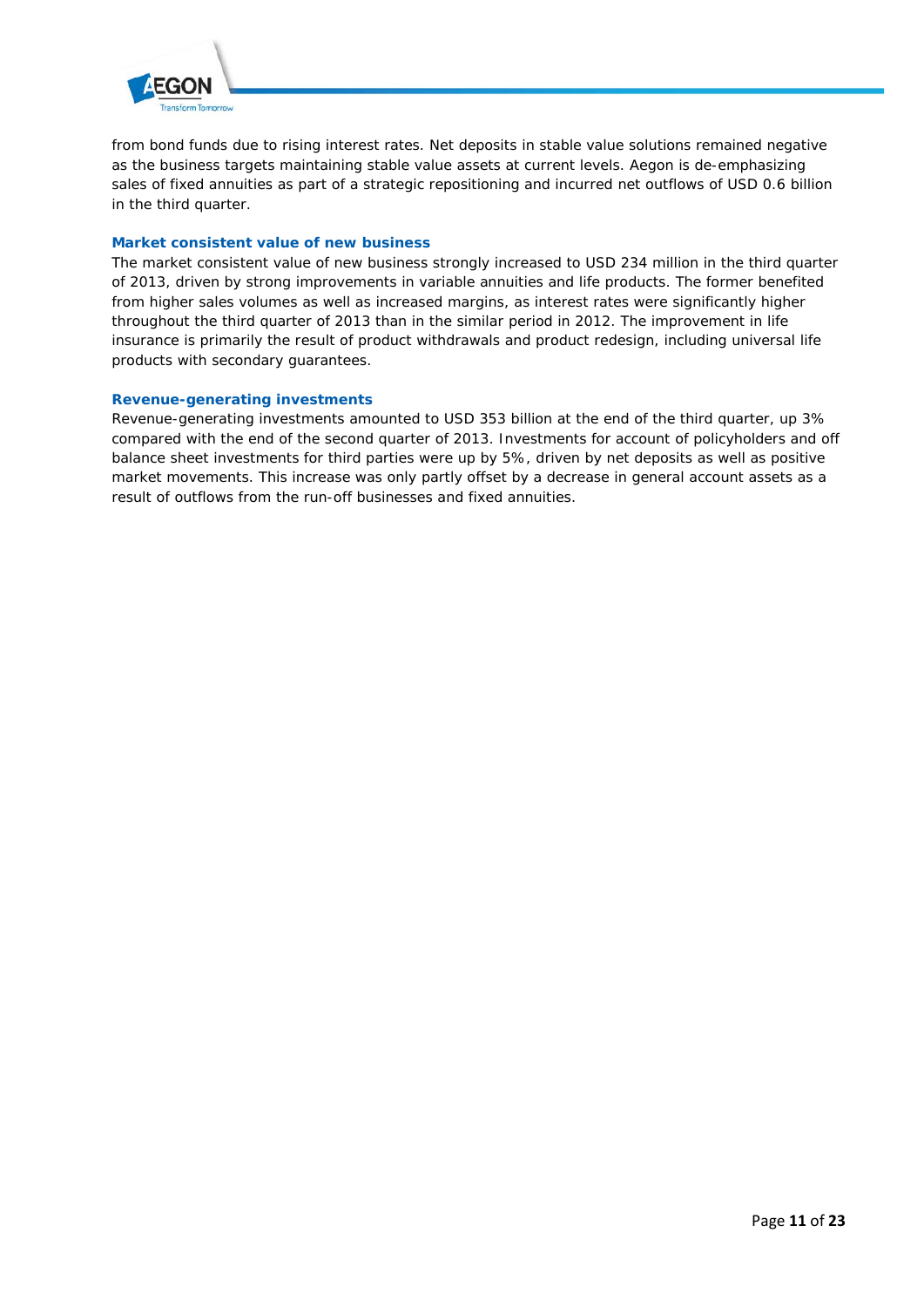

| Americas <sup>c)</sup>                                  |       |              |                |              |                          |                          |                 |                 |                  |
|---------------------------------------------------------|-------|--------------|----------------|--------------|--------------------------|--------------------------|-----------------|-----------------|------------------|
| <b>USD millions</b>                                     | Notes | Q3 2013      | Q2 2013        | %            | Q3 2012                  | %                        | <b>YTD 2013</b> | <b>YTD 2012</b> | %                |
| Underlying earnings before tax by line of business      |       |              |                |              |                          |                          |                 |                 |                  |
| Life and protection                                     |       | 219          | 195            | 12           | 212                      | 3                        | 574             | 558             | 3                |
| <b>Fixed annuities</b>                                  |       | 37           | 61             | (39)         | 66                       | (44)                     | 154             | 192             | (20)             |
| Variable annuities                                      |       | 136          | 104            | 31           | 63                       | 116                      | 342             | 247             | 38               |
| Retail mutual funds                                     |       | 9            | 7              | 29           | 7                        | 29                       | 21              | 17              | 24               |
| Individual savings and retirement products              |       | 182          | 172            | 6            | 136                      | 34                       | 517             | 456             | 13               |
| Employer solutions & pensions                           |       | 90           | 89             | $\mathbf{1}$ | 96                       | (6)                      | 261             | 246             | 6                |
| Canada                                                  |       | (3)          | 12             | ä,           | 6                        |                          | 15              | 31              | (52)             |
| Latin America                                           |       | 2            | 1              | 100          | 3                        | (33)                     | 5               | 8               | (38)             |
| Underlying earnings before tax                          |       | 490          | 469            | 4            | 453                      | 8                        | 1,372           | 1,299           | 6                |
| Fair value items                                        |       | (662)        | (190)          | ÷.           | (56)                     | ÷                        | (1, 159)        | (76)            |                  |
| Realized gains / (losses) on investments                |       | 11           | 38             | (71)         | 86                       | (87)                     | 111             | 168             | (34)             |
| Impairment charges                                      |       | (21)         | (41)           | 49           | (22)                     | 5                        | (61)            | (111)           | 45               |
| Other income / (charges)                                |       | 119          | (2)            |              | $\overline{\phantom{a}}$ |                          | 111             | (3)             |                  |
| Run- off businesses                                     |       | 1            | 17             | (94)         | 15                       | (93)                     |                 | 21              |                  |
| Income before tax                                       |       | (62)         | 291            |              | 476                      | $\overline{\phantom{a}}$ | 374             | 1,298           | (71)             |
| Income tax                                              |       | 73           | (69)           |              | (96)                     | $\overline{a}$           | 4               | (259)           |                  |
| Net income                                              |       | 11           | 222            | (95)         | 380                      | (97)                     | 378             | 1,039           | (64)             |
| Net underlying earnings                                 |       | 371          | 336            | 10           | 334                      | 11                       | 1,002           | 945             | 6                |
|                                                         |       | 1,081        | 1,096          |              | 931                      |                          | 3,239           | 3,186           |                  |
| Commissions and expenses<br>of which operating expenses |       | 506          | 488            | (1)<br>4     | 407                      | 16<br>24                 | 1,485           | 1,334           | $\sqrt{2}$<br>11 |
|                                                         |       |              |                |              |                          |                          |                 |                 |                  |
| New life sales                                          | 12    |              |                |              |                          |                          |                 |                 |                  |
| Life single premiums                                    |       | 30           | 20             | 50           | 56                       | (46)                     | 94              | 183             | (49)             |
| Life recurring premiums annualized                      |       | 151          | 160            | (6)          | 153                      | (1)                      | 452             | 459             | (2)              |
| Total recurring plus 1/10 single                        |       | 154          | 162            | (5)          | 158                      | (3)                      | 461             | 477             | (3)              |
| Life & protection                                       |       | 124          | 133            | (7)          | 133                      | (7)                      | 376             | 400             | (6)              |
| Canada                                                  |       | 19           | 17             | 12           | 15                       | 27                       | 52              | 44              | 18               |
| Latin America                                           |       | 11           | 12             | (8)          | 10                       | 10 <sup>1</sup>          | 33              | 33              |                  |
| Total recurring plus 1/10 single                        |       | 154          | 162            | (5)          | 158                      | (3)                      | 461             | 477             | (3)              |
| New premium production accident and health insurance    |       | 201          | 207            | (3)          | 219                      | (8)                      | 672             | 675             |                  |
|                                                         |       |              |                |              |                          |                          |                 |                 |                  |
| Gross deposits (on and off balance) by line of business | 12    |              |                |              |                          |                          |                 |                 |                  |
| Life & protection                                       |       | 5            | 1              |              | 2                        | 150                      | 8               | 8               |                  |
| <b>Fixed annuities</b>                                  |       | 123          | 136            | (10)         | 58                       | 112                      | 448             | 226             | 98               |
| Variable annuities<br>Retail mutual funds               |       | 2,324<br>950 | 2,251<br>1,224 | 3            | 1,391<br>873             | 67                       | 6,197<br>3,361  | 3,909<br>2,439  | 59               |
| Individual savings & retirement products                |       | 3,397        | 3,611          | (22)<br>(6)  | 2,322                    | 9<br>46                  | 10,006          | 6,574           | 38<br>52         |
| Employer solutions & pensions                           |       | 7,094        | 4,725          | 50           | 5,613                    | 26                       | 17,987          | 19,435          | (7)              |
| Canada                                                  |       | 23           | 30             | (23)         | 33                       | (30)                     | 100             | 140             | (29)             |
| Latin America                                           |       | 3            | 5              | (40)         | 4                        | (25)                     | 14              | 11              | 27               |
| <b>Total gross deposits</b>                             |       | 10,522       | 8,372          | 26           | 7,974                    | 32                       | 28,115          | 26,168          | $\overline{7}$   |
| Net deposits (on and off balance) by line of business   | 12    |              |                |              |                          |                          |                 |                 |                  |
| Life & protection                                       |       | (8)          | (12)           | 33           | (8)                      |                          | (30)            | (28)            | (7)              |
| <b>Fixed annuities</b>                                  |       | (557)        | (608)          | 8            | (544)                    | (2)                      | (1, 718)        | (1, 779)        | 3                |
| Variable annuities                                      |       | 1,362        | 1,304          | 4            | 476                      | 186                      | 3,365           | 1,288           | 161              |
| Retail mutual funds                                     |       | 25           | 150            | (83)         | 153                      | (84)                     | 418             | 210             | 99               |
| Individual savings & retirement products                |       | 830          | 846            | (2)          | 85                       |                          | 2,065           | (281)           |                  |
| Employer solutions & pensions                           |       | 2,655        | 803            | L.           | 1,142                    | 132                      | 5,299           | 4,051           | 31               |
| Canada                                                  |       | (80)         | (96)           | $17$         | (90)                     | 11                       | (270)           | (287)           | 6                |
| Latin America                                           |       | 3            | 3              |              | $\overline{a}$           | 50                       | 9               | 8               | 13               |
| Total net deposits excluding run-off businesses         |       | 3,400        | 1,544          | 120          | 1,131                    |                          | 7,073           | 3,463           | 104              |
| Run-off businesses                                      |       | (644)        | (838)          | 23           | (360)                    | (79)                     | (2,898)         | (2, 485)        | (17)             |
| <b>Total net deposits</b>                               |       | 2,756        | 706            |              | 771                      |                          | 4,175           | 978             |                  |

| Revenue-generating investments              |           |          |     |          |     |
|---------------------------------------------|-----------|----------|-----|----------|-----|
|                                             | Sept. 30, | Jun. 30, |     | Dec. 31, |     |
|                                             | 2013      | 2013     | %   | 2012     | %   |
| Revenue-generating investments (total)      | 352,553   | 340.890  | 3   | 333,759  | 6   |
| Investments general account                 | 106.324   | 107.039  | (1) | 113,988  | (7) |
| Investments for account of policyholders    | 98.199    | 92.832   | 6   | 86.975   | 13  |
| Off balance sheet investments third parties | 148,030   | 141,019  | 5   | 132.796  | 11  |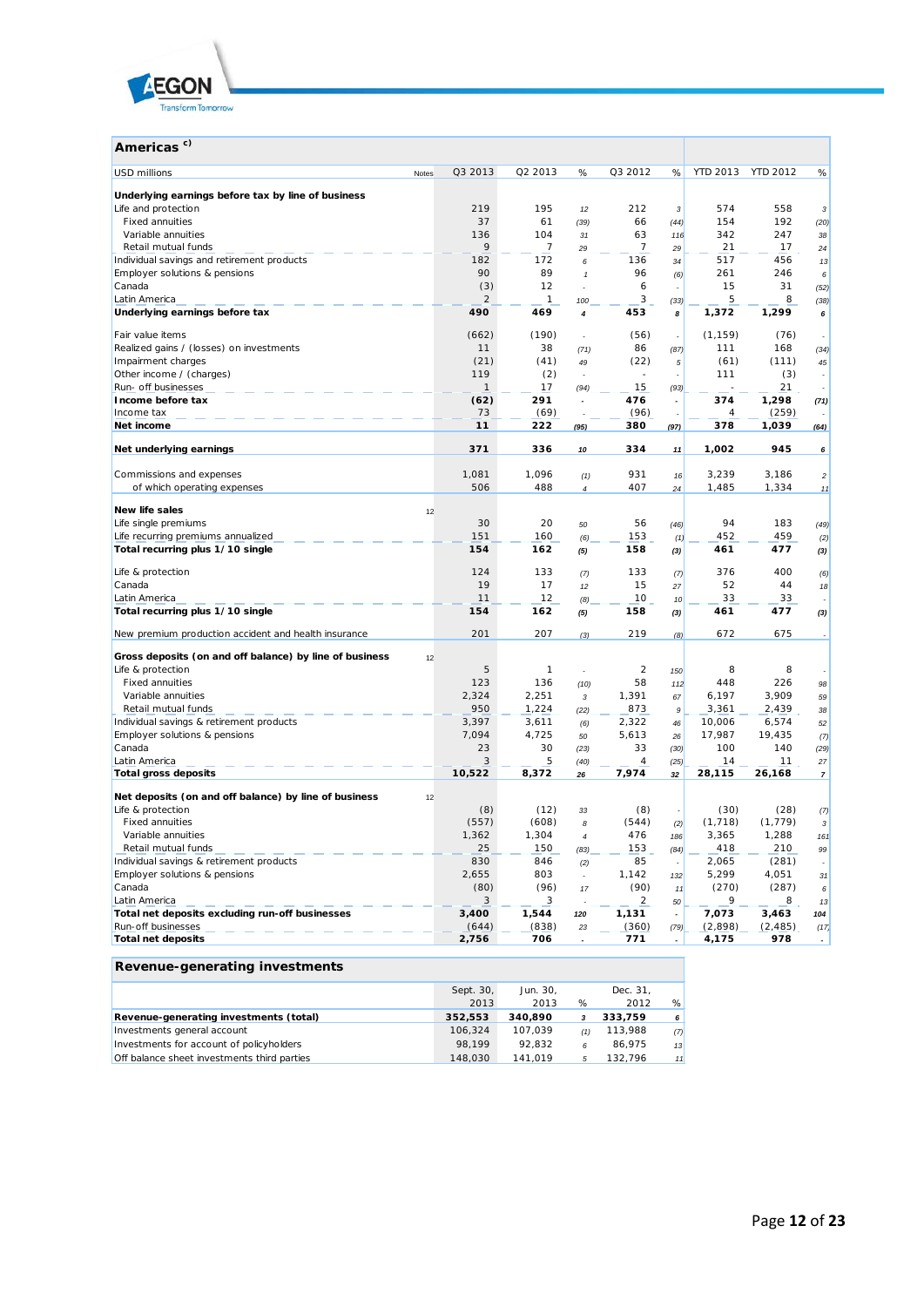

# THE NETHERLANDS

- o **Underlying earnings before tax flat at EUR 85 million, as improvements in Pensions and Non-life are offset by lower earnings in Life & Savings**
- o **Increase in net income to EUR 190 million, mainly due to higher realized gains**
- o **New life sales decline to EUR 23 million due to lower pension sales**

# **Underlying earnings before tax**

Underlying earnings from Aegon's operations in the Netherlands remained stable at EUR 85 million as higher earnings in Pensions and Non-life were offset by lower earnings in Life & Savings.

- Earnings from Aegon's Life & Savings operations in the Netherlands declined to EUR 59 million. This was mainly caused by the impact of EUR 7 million of reduced policy charges on unit-linked products, as part of the acceleration of product improvements to certain unit-linked insurance policies, in addition to the non-recurrence of a provision release of EUR 8 million recorded in the third quarter of 2012.
- Earnings from the Pension business nearly doubled to EUR 27 million, mainly driven by higher income on mortgage investments allocated to the investment portfolio of the Pension business as production increased, and a gain of EUR 3 million.
- Non-life earnings improved to a loss of EUR 3 million, as lower claims in the general insurance business were only partly offset by higher claims on disability products. Management actions have been taken to further improve the profitability of the Non-life business, which already resulted in an improvement of earnings from especially general insurance.
- The Distribution businesses recorded a profit of EUR 2 million, up from the third quarter of 2012 due to lower expenses.

#### **Net income**

Net income from Aegon's businesses in the Netherlands increased to EUR 190 million. Realized gains on investments totaled EUR 190 million and were mainly driven by asset liability management resulting from the new regulatory yield curve, in addition to normal trading activity. Results on fair value items amounted to EUR 14 million, as the results on the guarantee portfolio of EUR 43 million more than offset real estate revaluations of EUR (12) million and other fair value items of EUR (17) million. Impairments of EUR 13 million were mainly driven by EUR 8 million of impairments on the residential mortgage portfolio. Incurred losses on the mortgage portfolio did not show a significant increase in the third quarter.

# **Return on capital**

The return on average capital, excluding revaluation reserves and defined benefit plan remeasurements, invested in Aegon's businesses in the Netherlands was stable at 6.7%. Return on capital of Aegon's businesses excludes the benefit of leverage at the holding.

# **Operating expenses**

Operating expenses remained stable at EUR 182 million, as realized cost savings were offset by investments in the business.

# **Sales**

New life sales declined 8% to EUR 23 million in the third quarter of 2013. Individual life sales increased 14% to EUR 8 million, caused by higher term life sales related to new mortgage production. Pension sales were down 17% to EUR 15 million.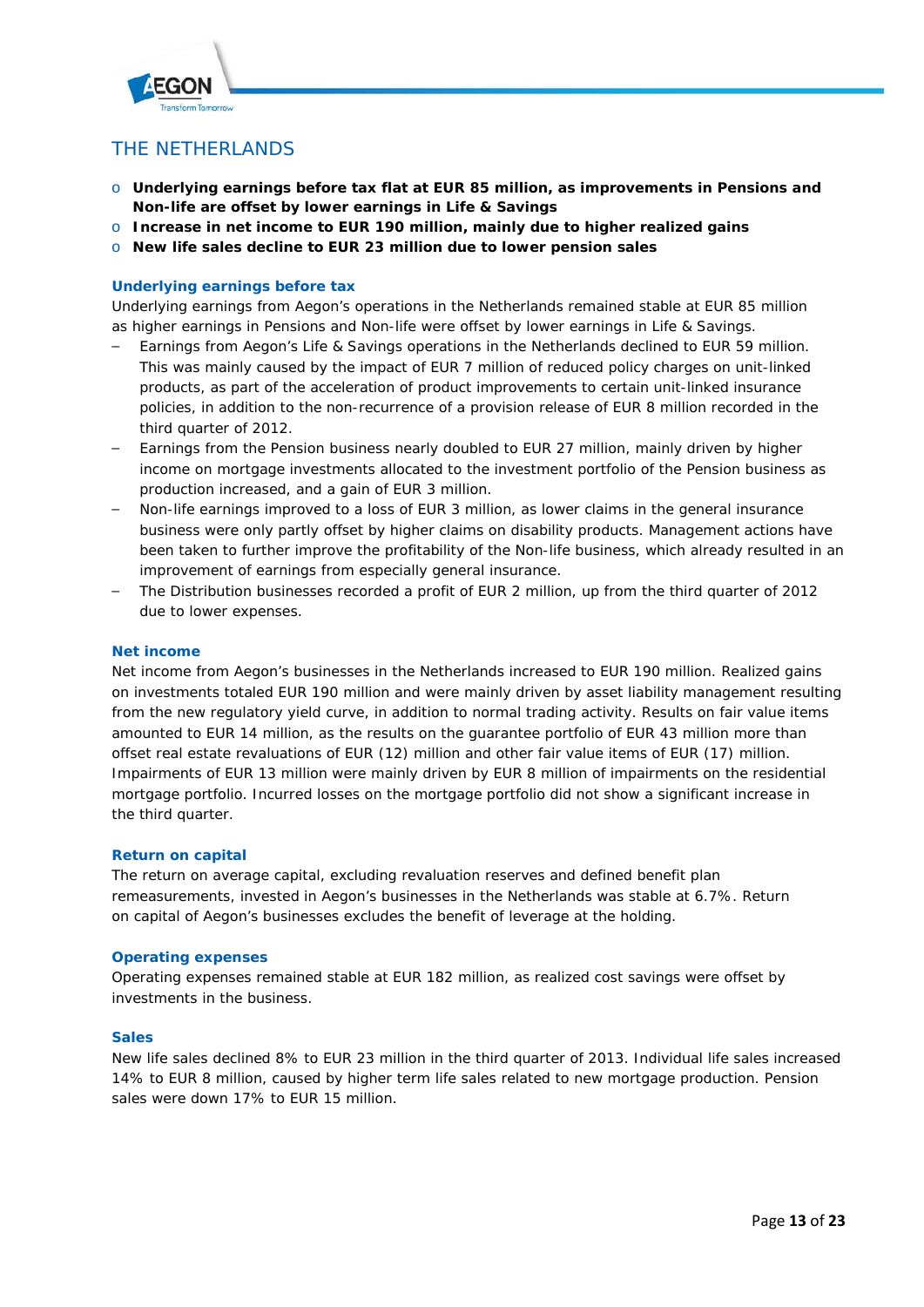

Production of mortgages in the third quarter of 2013 amounted to EUR 916 million, 39% above the level achieved in the third quarter of 2012, mainly driven by the improving sentiment on the Dutch housing market. Premium production for accident and health amounted to EUR 5 million, while general insurance production amounted to EUR 6 million.

Gross deposits slightly increased to EUR 278 million, as a higher production of *banksparen* products was mostly offset by a decline in traditional savings deposits.

#### **Market consistent value of new business**

The market consistent value of new business in the Netherlands amounted to EUR 70 million, up 19% compared to the third quarter of 2012. This increase was driven by higher contributions from mortgages as production increased.

### **Revenue-generating investments**

Revenue-generating investments amounted to EUR 71 billion, up 3% compared with the previous quarter.

| The Netherlands <sup>c)</sup>                           |                              |          |                |                |                       |          |          |                       |
|---------------------------------------------------------|------------------------------|----------|----------------|----------------|-----------------------|----------|----------|-----------------------|
| <b>EUR</b> millions                                     | Q3 2013<br>Notes <sup></sup> | Q2 2013  | %              | Q3 2012        | %                     | YTD 2013 | YTD 2012 | %                     |
| Underlying earnings before tax by line of business      |                              |          |                |                |                       |          |          |                       |
| Life and Savings                                        | 59                           | 59       |                | 79             | (25)                  | 185      | 188      | (2)                   |
| Pensions                                                | 27                           | 19       | 42             | 14             | 03                    | 59       | 62       | (5)                   |
| Non-life                                                | (3)                          | (10)     | 70             | (8)            | 63                    | (14)     | (23)     | 30                    |
| Distribution                                            | 2                            | 4        | (50)           | $\blacksquare$ |                       | 12       | 11       | ø                     |
| Share in underlying earnings before tax of associates   |                              | 2        |                |                | ٠                     | 2        | 2        | ٠l                    |
| Underlying earnings before tax                          | 85                           | 74       | 15             | 85             | ÷,                    | 244      | 240      | 2                     |
|                                                         |                              |          |                |                |                       |          |          |                       |
| Fair value items                                        | 14                           | (36)     |                | (53)           | $\tilde{\phantom{a}}$ | (95)     | 115      | $\tilde{\phantom{a}}$ |
| Realized gains / (losses) on investments                | 190                          | 23       |                | 40             |                       | 276      | 68       | ۰                     |
| Impairment charges                                      | (13)                         | (14)     | $\overline{7}$ | (13)           | ä,                    | (35)     | (19)     | (84)                  |
| Other income / (charges)                                | (2)                          | (27)     | 03             | (3)            | 33                    | (29)     | (272)    | 89                    |
| Income before tax                                       | 274                          | 20       | ÷              | 56             | ä,                    | 361      | 132      | 173                   |
| Income tax                                              | (84)                         | (1)      |                | (4)            |                       | (93)     | 17       | ٠                     |
| Net income                                              | 190                          | 19       | ÷              | 52             | ٠                     | 268      | 149      | 80                    |
|                                                         |                              |          |                |                |                       |          |          |                       |
| Net underlying earnings                                 | 66                           | 57       | 16             | 68             | (3)                   | 188      | 191      | (2)                   |
| Commissions and expenses                                | 240                          | 254      | (5)            | 249            | $^{(4)}$              | 746      | 781      | (4)                   |
| of which operating expenses                             | 182                          | 181      | $\mathcal{L}$  | 182            | ٠                     | 542      | 552      | (2)                   |
| New life sales                                          |                              |          |                |                |                       |          |          |                       |
| Life single premiums                                    | 192                          | 389      | (51)           | 189            | 2                     | 927      | 580      | 60                    |
| Life recurring premiums annualized                      | з                            | 10       | (70)           | 6              | (50)                  | 18       | 22       | (78)                  |
| Total recurring plus 1/10 single                        | 23                           | 48       | (52)           | 25             | (8)                   | 111      | 80       | 39                    |
|                                                         | 8                            |          |                |                |                       | 32       |          |                       |
| Life and Savings<br>Pensions                            | 15                           | 10<br>38 | (20)           | 7<br>18        | 14                    | 79       | 37<br>43 | (14)                  |
|                                                         |                              |          | (01)           |                | (77)                  |          |          | 84                    |
| Total recurring plus 1/10 single                        | 23                           | 48       | (52)           | 25             | (8)                   | 111      | 80       | 39                    |
| New premium production accident and health insurance    | 5                            | 4        | 25             | 2              | 150                   | 22       | 15       | 47                    |
| New premium production general insurance                | 6                            | 6        |                | 7              | (74)                  | 20       | 23       | (13)                  |
|                                                         |                              |          |                |                |                       |          |          |                       |
| Gross deposits (on and off balance) by line of business |                              |          |                |                |                       |          |          |                       |
| Life and Savings                                        | 278                          | 327      | (5)            | 275            | 1                     | 1,009    | 1,202    | (10)                  |
| <b>Total gross deposits</b>                             | 278                          | 327      | (15)           | 275            | $\mathbf{1}$          | 1,009    | 1,202    | (16)                  |
| Net deposits (on and off balance) by line of business   |                              |          |                |                |                       |          |          |                       |
| Life and Savings                                        | (64)                         | 85       |                | (480)          | 87                    | (113)    | (731)    | 85                    |
| <b>Total net deposits</b>                               | (64)                         | 85       |                | (480)          | 87                    | (113)    | (731)    | 85                    |

#### Revenue-generating investments

|                                             | Sept. 30. | Jun. 30, |   | Dec. 31, |     |
|---------------------------------------------|-----------|----------|---|----------|-----|
|                                             | 2013      | 2013     | % | 2012     | %   |
| Revenue-generating investments (total)      | 71,001    | 68,873   |   | 69,205   |     |
| Investments general account                 | 44,431    | 44,013   |   | 43.059   | 3   |
| Investments for account of policyholders    | 25,560    | 23.839   |   | 25.094   | 2   |
| Off balance sheet investments third parties | 1,010     | 1,021    |   | 1,052    | (4) |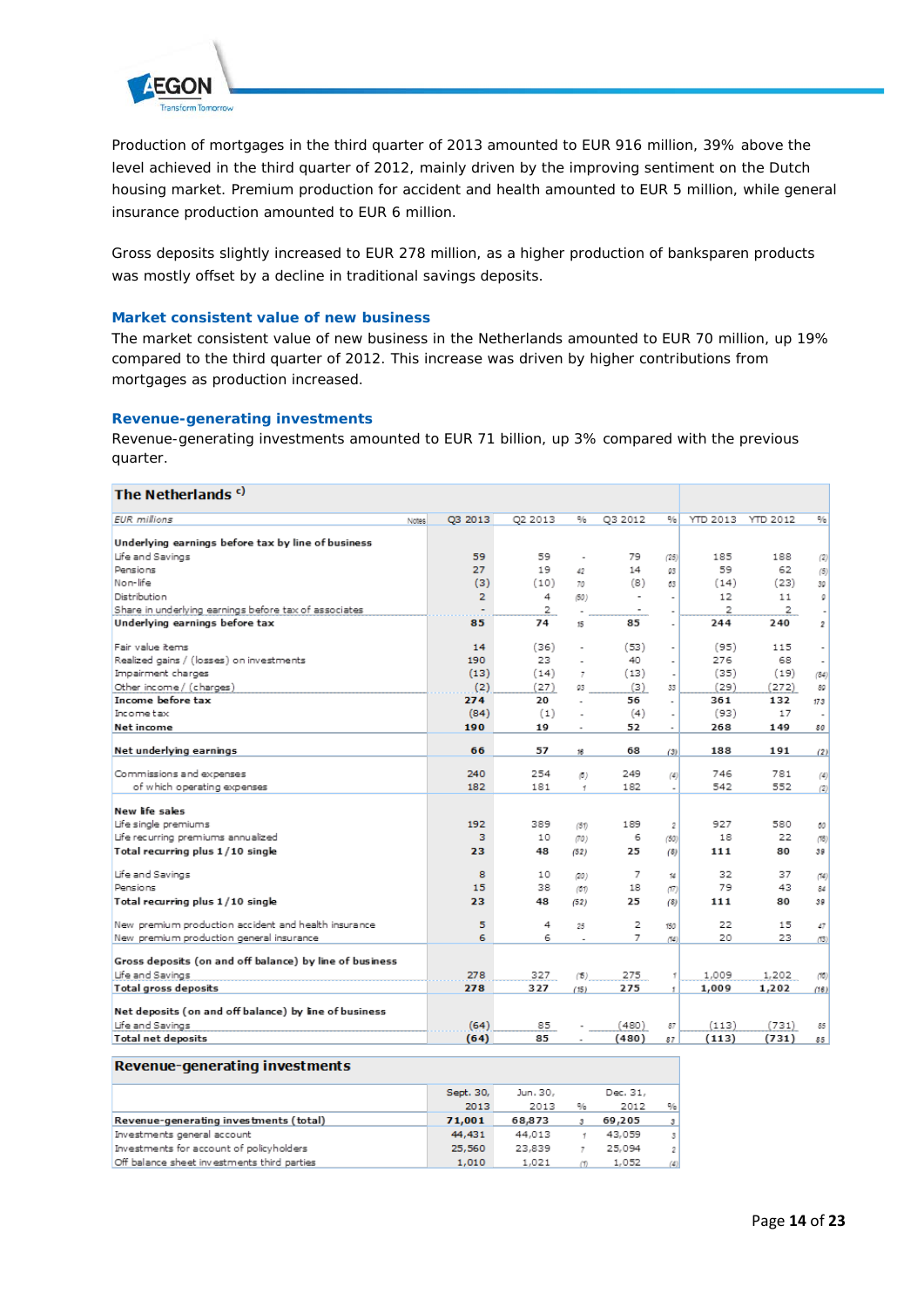

# UNITED KINGDOM

- o **Underlying earnings before tax up to GBP 23 million due to higher equity markets**
- o **Net income up to GBP 88 million due to one-time tax benefits**
- o **New life sales up 17% to GBP 190 million, driven by auto enrolment and strong platform and group pensions sales**
- o **Platform assets exceeded GBP 1 billion in October, one year after launch**

# **Underlying earnings before tax**

Underlying earnings before tax from Aegon's operations in the United Kingdom increased to GBP 23 million in the third quarter, driven by higher equity markets.

- Earnings from Life declined 11% to GBP 17 million, driven by unfavorable mortality experience.
- Earnings from Pensions increased to GBP 6 million. Earnings benefited from the favorable impact of higher equity markets compared to the third quarter of 2012, as well as a one-time gain of GBP 2 million. This was partly offset by expenses related to creating a digital capability for the nonadvised client group in order to facilitate the upgrade to the platform. In addition, earnings were impacted by GBP 4 million from adverse persistency. Persistency has started to improve, but is still expected to have an impact in the fourth quarter of 2013.

#### **Net income**

Net income amounted to GBP 88 million, driven by a one-time tax benefit of GBP 79 million related to a reduction in the corporate tax rate during the third quarter of 2013, which was partly offset by business transformation costs of GBP 8 million. Business transformation costs in the third quarter of 2013 were mostly related to back office-restructuring to help reposition Aegon in the post-RDR environment. The business transformation is expected to continue into 2014. Impairments were GBP 11 million, driven by a single corporate exposure. Realized gains amounted to GBP 8 million.

#### **Return on capital**

The return on average capital, excluding revaluation reserves and defined benefit plan remeasurements, invested in Aegon's businesses in the United Kingdom increased to 14.2% in the third quarter of 2013. This was primarily caused by a one-time benefit relating to the reduction of the corporate tax rate from 23% to 20% per April 1, 2015, in the United Kingdom.

#### **Operating expenses**

Operating expenses for the third quarter of 2013 increased 8% to GBP 78 million, as expenses were incurred related to investments in technology and business transformation costs of GBP 13 million. Excluding these costs, expenses were down as compared to the third quarter of 2012, due to cost reductions and the divestment of distribution firm Positive Solutions.

#### **Sales**

New life sales were up 17% to GBP 190 million compared to the third quarter of 2012, reflecting the benefit of auto enrolment and strong sales in group pensions. Platform assets continued to grow during the third quarter of 2013, exceeding GBP 1 billion in October.

Gross deposits continued to grow and amounted to GBP 86 million, driven by platform savings products, as the platform gains momentum in the market.

#### **Market consistent value of new business**

The market consistent value of new business in the United Kingdom declined to GBP 9 million, driven by lower margins on annuities and lower margins arising from auto enrolment on group pension schemes.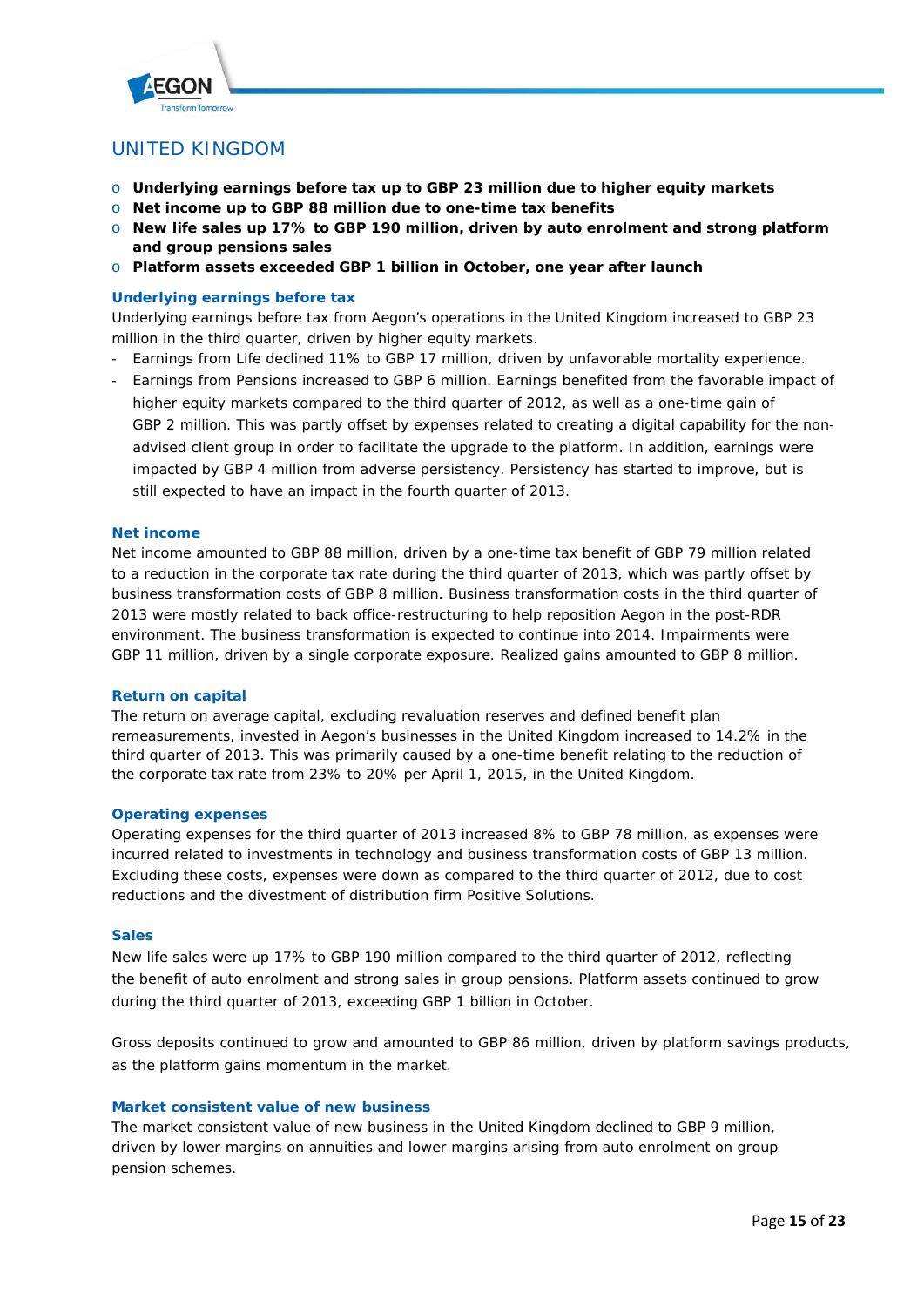

# **Revenue-generating investments**

Revenue-generating investments increased to GBP 57 billion, up 2% compared to the end of the second quarter of 2013, primarily as a result of higher equity markets.

| United Kingdom c)                                       |          |                |                          |                |                          |          |                          |            |
|---------------------------------------------------------|----------|----------------|--------------------------|----------------|--------------------------|----------|--------------------------|------------|
| <b>GBP</b> millions<br><b>Notes</b>                     | Q3 2013  | Q2 2013        | %                        | Q3 2012        | %                        | YTD 2013 | <b>YTD 2012</b>          | %          |
| Underlying earnings before tax by line of business      |          |                |                          |                |                          |          |                          |            |
| Life                                                    | 17       | 23             | (26)                     | 19             |                          | 57       | 49                       |            |
| Pensions                                                | 6        | $\sim$         |                          | $\overline{2}$ | (11)<br>200              | 11       | 20                       | 16<br>(45) |
| Distribution                                            |          |                |                          | (1)            |                          | (2)      | (2)                      |            |
| Underlying earnings before tax                          | 23       | 23             |                          | 20             | 15                       | 66       | 67                       | (1)        |
|                                                         |          |                |                          |                |                          |          |                          |            |
| Fair value items                                        | (6)      | (1)            | ÷                        | (14)           | 57                       | (9)      | (17)                     | 47         |
| Realized gains / (losses) on investments                | 8        | 23             | (65)                     | 12             | (33)                     | 32       | 40                       | (20)       |
| Impairment charges                                      | (11)     | (13)           | 15                       | $\sim$         |                          | (24)     | $\overline{\phantom{a}}$ |            |
| Other income / (charges)                                | (1)      | (43)           | 98                       | 12             | ÷                        | (40)     | 27                       |            |
| Income before tax                                       | 13       | (11)           | $\overline{a}$           | 30             | (57)                     | 25       | 117                      | (79)       |
| Income tax attributable to policyholder return          | (8)      | $\overline{a}$ |                          | (11)           | 27                       | (12)     | (27)                     | 56         |
| Income before income tax on shareholders return         | 5        | (9)            |                          | 19             | (74)                     | 13       | 90                       | (86)       |
| Income tax on shareholders return                       | 83       | 6              |                          | 11             |                          | 87       | 19                       |            |
| Net income                                              | 88       | (3)            |                          | 30             | 193                      | 100      | 109                      | (8)        |
| Net underlying earnings                                 | 101      | 25             | $\overline{\phantom{a}}$ | 32             | $\overline{\phantom{a}}$ | 144      | 92                       | 57         |
| Commissions and expenses                                | 143      | 180            | (21)                     | 150            | (5)                      | 474      | 436                      | 9          |
| of which operating expenses                             | 78       | 97             | (20)                     | 72             | 8                        | 244      | 201                      | 21         |
| <b>New life sales</b>                                   |          |                |                          |                |                          |          |                          |            |
| Life single premiums                                    | R<br>796 | 913            |                          | 643            |                          | 2,529    | 1,835                    |            |
| Life recurring premiums annualized                      | 110      | 156            | (13)                     | 98             | 24                       | 428      | 327                      | 38         |
| Total recurring plus 1/10 single                        | 190      | 247            | (29)<br>(23)             | 163            | 12<br>17                 | 681      | 511                      | 31<br>33   |
|                                                         |          |                |                          |                |                          |          |                          |            |
| Life                                                    | 15       | 15             |                          | 19             | (21)                     | 45       | 53                       | (15)       |
| Pensions                                                | 175      | 232            | (25)                     | 144            | 22                       | 636      | 458                      | 39         |
| Total recurring plus 1/10 single                        | 190      | 247            | (23)                     | 163            | 17                       | 681      | 511                      | 33         |
| Gross deposits (on and off balance) by line of business |          |                |                          |                |                          |          |                          |            |
| Variable annuities                                      |          |                |                          | 4              |                          | 2        | 18                       | (89)       |
| Savings                                                 | 86       | 59             | 46                       |                |                          | 185      |                          |            |
| <b>Total gross deposits</b>                             | 86       | 59             | 46                       | 4              |                          | 187      | 18                       |            |
| Net deposits (on and off balance) by line of business   |          |                |                          |                |                          |          |                          |            |
| Variable annuities                                      | (10)     | (13)           | 23                       | (4)            | (150)                    | (28)     | (6)                      |            |
| Savings                                                 | 78       | 58             | 34                       |                |                          | 175      |                          |            |
| Total net deposits                                      | 68       | 45             | 51                       | (4)            | ٠                        | 147      | (6)                      |            |

## **Revenue-generating investments**

|                                             | Sept. 30, | Jun. 30. |                | Dec. 31. |                |
|---------------------------------------------|-----------|----------|----------------|----------|----------------|
|                                             | 2013      | 2013     | %              | 2012     | %              |
| Revenue-generating investments (total)      | 56.890    | 56,000   | 2              | 54.533   | $\overline{4}$ |
| Investments general account                 | 9.042     | 8.939    |                | 9.196    | (2)            |
| Investments for account of policyholders    | 47.658    | 46.950   | $\mathfrak{p}$ | 45.329   | 5 <sup>1</sup> |
| Off balance sheet investments third parties | 190       | 111      | 71             |          |                |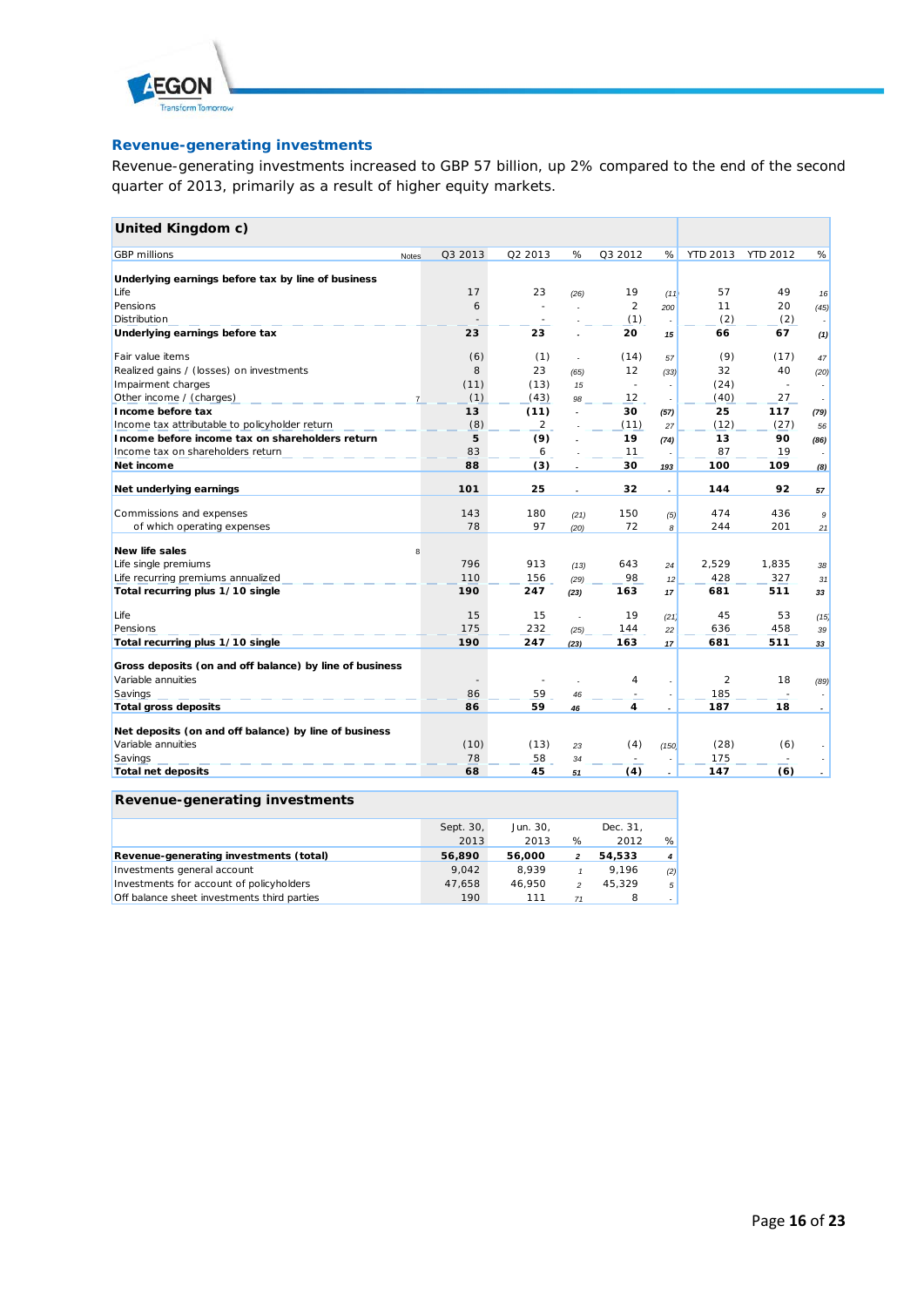

# NEW MARKETS

- o **Underlying earnings before tax increase 6% to EUR 74 million mainly driven by assumption changes and model refinements in Asia**
- o **Net loss of EUR 64 million; intangibles of EUR 182 million related to Polish pension funds written off as a result of changing legislation**
- o **New life sales increased to EUR 51 million due to growth in Spain and Asia**

# **Underlying earnings before tax**

In New Markets, Aegon's underlying earnings before tax increased 6% to EUR 74 million, as actuarial assumption changes and model refinements in Asia more than offset the divestments in Spain.

- Earnings from Central & Eastern Europe increased 6% to EUR 17 million, as a higher non-life result in Hungary and increased life earnings in Poland were partly offset by the introduction of the insurance tax in Hungary for EUR 2 million and the negative impact of the first time inclusion of Ukraine, which recorded a loss of EUR 1 million in the third quarter.
- Results from Aegon's operations in Asia increased to EUR 27 million, driven by actuarial assumption changes and model refinements of EUR 22 million. Excluding these effects, earnings increased, as the positive impact of the growth of the business more than offset higher acquisition costs resulting from the strong growth in variable annuities production in Japan.
- Earnings from Spain & France decreased to EUR 5 million due to the divestment of the joint ventures with Banca Cívica and Unnim. The comparable quarter of 2012 included underlying earnings of EUR 5 million from the joint venture with Banca Cívica, while the joint venture with Unnim contributed EUR 4 million. The results of the new joint venture with Santander were included, but were offset by higher investments in developing a direct distribution channel. The earnings contribution from partner La Mondiale in France was stable compared to the same quarter last year and amounted to EUR 5 million.
- Results from Variable Annuities Europe amounted to EUR 1 million, driven by the growth of the business and cost savings.
- Earnings from Aegon Asset Management declined 4% to EUR 24 million, as the positive impact of higher third-party asset balances was more than offset by the loss of earnings from the sale of hedge fund manager Prisma and lower performance fees as compared to the high level achieved in the third quarter of 2012.

# **Net income**

The net loss from Aegon's operations in New Markets amounted to EUR 64 million. Higher underlying earnings and the gain on the divestment of the joint venture with CAM of EUR 74 million were more than offset by an impairment on intangible assets related to the Polish pension fund business of EUR 182 million and a charge of EUR 6 million related to the divestment of the Czech pension fund unit.

In June 2013, the Polish government started a process aimed at overhauling the existing state pension system. Based on the likely outcome of this process and subsequent legislation that is due to be implemented, Aegon has decided to impair the intangible assets related to the Polish pension business by EUR 182 million. Following this impairment, EUR 10 million of intangible assets, including DAC, related to the Polish pension business remain on Aegon's balance sheet.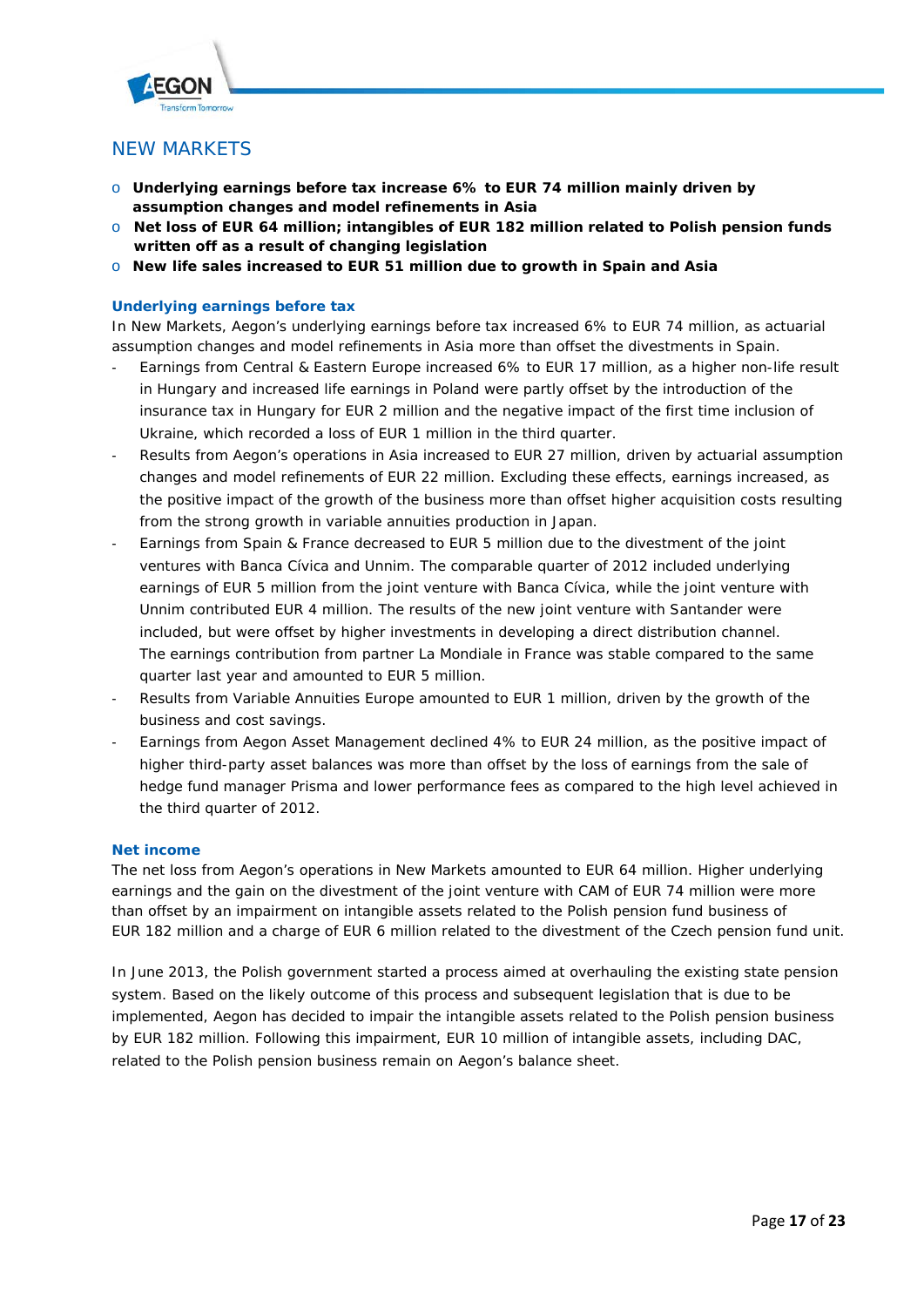

Impairments amounted to EUR 4 million, due the negative impact of the weakening of the Hungarian Forint on the Hungarian foreign currency mortgage portfolio. In addition, impairments were negatively impacted by client anticipation on additional debt relief measures promised by the Hungarian government, which are expected to be announced in the fourth quarter of 2013. These were partly offset by a positive result on the currency hedge set up to protect this portfolio in fair value items.

# **Return on capital**

The return on average capital, excluding revaluation reserves, invested in Aegon's businesses in New Markets increased to 8.0%, mainly the result of higher net underlying earnings. Return on capital of Aegon's businesses excludes the benefit of leverage at the holding.

### **Operating expenses**

Operating expenses declined 1% to EUR 162 million in the third quarter. Cost savings and lower variable expenses in Aegon Asset Management more than offset higher costs in Asia, driven by investments to support future growth, the inclusion of the business in Ukraine and the introduction of the insurance tax in Hungary.

### **Sales**

New life sales increased 6% to EUR 51 million.

- In Central & Eastern Europe, new life sales declined 4% to EUR 25 million. Sales growth in Turkey due to improved distribution and in Slovakia due to new product launches was more than offset by lower sales in Poland resulting from reduced production in the broker channel.
- In Asia, new life sales increased 17% to EUR 14 million. This was mainly driven by the launch of a new universal life product in the first quarter of 2013 and the expanded cooperation with a number of private banks.
- New life sales in Spain increased 20% to EUR 12 million driven by sales from the joint venture with Santander, which accounted for EUR 5 million of the new life sales in the third quarter of 2013.

New premium production from Aegon's accident and health insurance business declined to EUR 10 million, mainly driven by lower sales in Spain and negative currency effects. New premium production from Aegon's general insurance business doubled to EUR 10 million, driven by the inclusion of the Santander joint venture and growth in Central & Eastern Europe.

Gross deposits in New Markets amounted to EUR 2.7 billion, down 2% from the third quarter of 2012. Gross deposits in Aegon Asset Management declined 6% to EUR 2.3 billion. Strong growth in institutional sales in the United States was offset by lower deposits in other geographies. Gross deposits in Asia more than tripled to EUR 169 million driven by strong sales of variable annuities in Japan**.**

## **Market consistent value of new business**

The market consistent value of new business in New Markets increased 50% to EUR 27 million. Asia showed a strong improvement compared to the third quarter of 2012, driven by higher margins and increased sales, more than offsetting the negative impact of the divestments in Spain.

#### **Revenue-generating investments**

Revenue-generating investments remained flat at EUR 69 billion during the third quarter of 2013.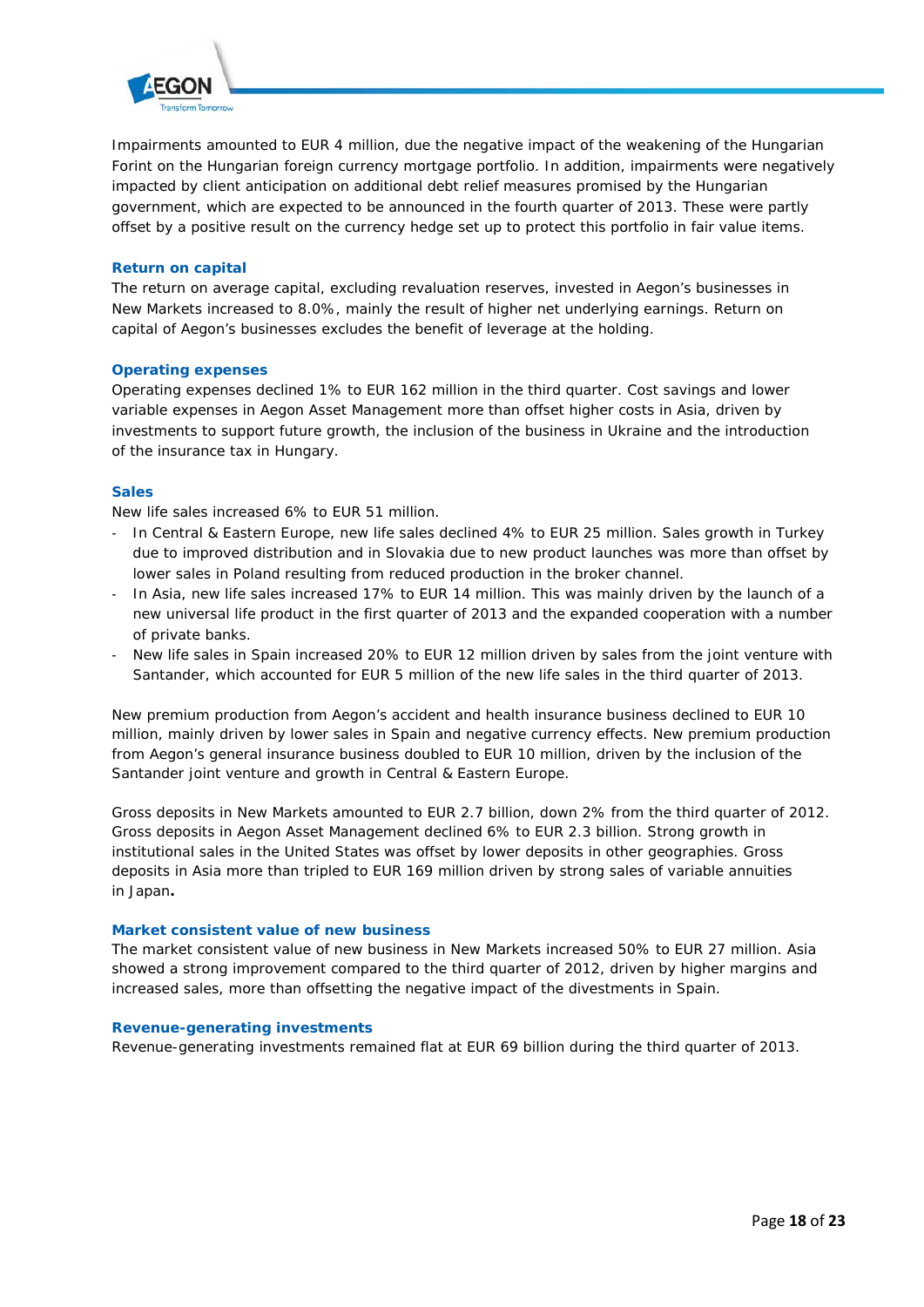

| New Markets <sup>c)</sup>                            |       |              |                            |                      |                            |                          |                 |                            |                          |
|------------------------------------------------------|-------|--------------|----------------------------|----------------------|----------------------------|--------------------------|-----------------|----------------------------|--------------------------|
| <b>EUR millions</b>                                  | Notes | Q3 2013      | Q2 2013                    | %                    | Q3 2012                    | %                        | <b>YTD 2013</b> | <b>YTD 2012</b>            | %                        |
| Underlying earnings before tax                       |       |              |                            |                      |                            |                          |                 |                            |                          |
| Central Eastern Europe                               |       | 17           | 10                         | 70                   | 16                         | 6                        | 43              | 60                         | (28)                     |
| Asia                                                 |       | 27           | $\overline{4}$             | ÷,                   | 13                         | 108                      | 42              | 27                         | 56                       |
| Spain & France                                       |       | 5            | 10                         | (50)                 | 16                         | (69)                     | 26              | 58                         | (55)                     |
| Variable Annuities Europe                            |       | $\mathbf{1}$ | $\overline{2}$             | (50)                 | ×,                         |                          | $\overline{4}$  | J.                         |                          |
| Aegon Asset Management                               |       | 24           | 26                         | (8)                  | 25                         | (4)                      | 73              | 77                         | (5)                      |
| Underlying earnings before tax                       |       | 74           | 52                         | 42                   | 70                         | 6                        | 188             | 222                        | (15)                     |
| Fair value items                                     |       | (12)         | (8)                        | (50)                 | (1)                        | ÷,                       | (23)            | (6)                        |                          |
| Realized gains / (losses) on investments             |       | (4)          | $\mathbf{1}$               |                      | 5                          | $\overline{a}$           | (1)             | 10 <sup>1</sup>            |                          |
| Impairment charges                                   |       | (4)          | $\overline{4}$             |                      | (5)                        | 20                       | (10)            | (9)                        | (11)                     |
| Other income / (charges)                             |       | (124)        | 106                        |                      | (8)                        | $\overline{a}$           | (22)            | (26)                       | 15                       |
| Income before tax                                    |       | (70)         | 155                        |                      | 61                         | $\overline{a}$           | 132             | 191                        | (31)                     |
| Income tax                                           |       | 6            | (12)                       |                      | (23)                       | $\overline{a}$           | (23)            | (68)                       | 66                       |
| Net income                                           |       | (64)         | 143                        |                      | 38                         | $\overline{a}$           | 109             | 123                        | (11)                     |
| Net income / (loss) attributable to:                 |       |              |                            |                      |                            |                          |                 |                            |                          |
| Equity holders of Aegon N.V.                         |       | (64)         | 142                        |                      | 37                         |                          | 108             | 122                        | (11)                     |
| Non-controlling interests                            |       |              | $\boldsymbol{\mathcal{I}}$ |                      | $\boldsymbol{\mathcal{I}}$ | $\overline{\phantom{a}}$ | 1               | $\boldsymbol{\mathcal{I}}$ |                          |
| Net underlying earnings                              |       | 48           | 38                         | 26                   | 46                         | 4                        | 125             | 149                        | (16)                     |
| Commissions and expenses                             |       | 270          | 234                        | 15                   | 227                        | 19                       | 732             | 654                        | 12                       |
| of which operating expenses                          |       | 162          | 161                        | $\mathbf{1}$         | 163                        | (1)                      | 480             | 460                        | $\overline{4}$           |
|                                                      |       |              |                            |                      |                            |                          |                 |                            |                          |
| New life sales                                       | 12    |              |                            |                      |                            |                          |                 |                            |                          |
| Life single premiums                                 |       | 133          | 175                        | (24)                 | 80                         | 66                       | 455             | 368                        | 24                       |
| Life recurring premiums annualized                   |       | 37           | 39                         | (5)                  | 40                         | (8)                      | 124             | 159                        | (22)                     |
| Total recurring plus 1/10 single                     |       | 51           | 56                         | (9)                  | 48                         | 6                        | 170             | 196                        | (13)                     |
| Life                                                 |       | 50           | 55                         | (9)                  | 47                         | 6                        | 167             | 188                        | (11)                     |
| Associates                                           |       | $\mathbf{1}$ | $\mathbf{1}$               |                      | $\mathbf{1}$               | ÷                        | 3               | 8                          | (63)                     |
| Total recurring plus 1/10 single                     |       | 51           | 56                         | (9)                  | 48                         | 6                        | 170             | 196                        | (13)                     |
| Central Eastern Europe                               |       | 25           | 26                         | (4)                  | 26                         | (4)                      | 79              | 82                         | (4)                      |
| Asia                                                 |       | 14           | 19                         | (26)                 | 12                         | 17                       | 51              | 42                         | 21                       |
| Spain & France                                       |       | 12           | 11                         | $\boldsymbol{9}$     | 10                         | 20                       | 40              | 72                         | (44)                     |
| Total recurring plus 1/10 single                     |       | 51           | 56                         | (9)                  | 48                         | 6                        | 170             | 196                        | (13)                     |
| New premium production accident and health insurance |       | 10           | 10                         | $\ddot{\phantom{a}}$ | 13                         | (23)                     | 32              | 30                         | $\overline{7}$           |
| New premium production general insurance             |       | 10           | 8                          | 25                   | 5                          | 100                      | 24              | 16                         | 50                       |
| Gross deposits (on and off balance)                  | 12    |              |                            |                      |                            |                          |                 |                            |                          |
| Central Eastern Europe                               |       | 75           | 57                         | 32                   | 70                         | $\overline{7}$           | 189             | 252                        | (25)                     |
| Asia                                                 |       | 169          | 160                        | 6                    | 55                         | l,                       | 424             | 126                        |                          |
| Spain & France                                       |       |              | $\mathbf{1}$               |                      | 10                         |                          | 8               | 31                         | (74)                     |
| Variable Annuities Europe                            |       | 103          | 110                        | (6)                  | 116                        | (11)                     | 335             | 345                        | (3)                      |
| Aegon Asset Management                               |       | 2,343        | 5,527                      | (58)                 | 2,504                      | (6)                      | 10,152          | 7,821                      | 30                       |
| <b>Total gross deposits</b>                          |       | 2,690        | 5,855                      | (54)                 | 2,755                      | (2)                      | 11,108          | 8,575                      | 30                       |
| Net deposits (on and off balance)                    | 12    |              |                            |                      |                            |                          |                 |                            |                          |
| Central Eastern Europe                               |       | 59           | 39                         | 51                   | 16                         |                          | 63              | 40                         | 58                       |
| Asia                                                 |       | 162          | 152                        | $\overline{7}$       | 54                         | 200                      | 384             | 121                        |                          |
| Spain & France                                       |       |              | (3)                        | $\overline{a}$       | (7)                        | $\overline{\phantom{a}}$ | (6)             | (44)                       | 86                       |
| Variable Annuities Europe                            |       | $\mathbf{1}$ | (2)                        |                      | 9                          | (89)                     | (15)            | 44                         |                          |
| Aegon Asset Management                               |       | 604          | 2,047                      | (70)                 | 1,136                      | (47)                     | 2,778           | 3,030                      | (8)                      |
| <b>Total net deposits</b>                            |       | 826          | 2,233                      | (63)                 | 1,208                      | (32)                     | 3,204           | 3,191                      | $\overline{\phantom{a}}$ |
|                                                      |       |              |                            |                      |                            |                          |                 |                            |                          |
| Revenue-generating investments                       |       |              |                            |                      |                            |                          |                 |                            |                          |

| nevenue generating investments              |           |          |               |          |     |
|---------------------------------------------|-----------|----------|---------------|----------|-----|
|                                             | Sept. 30, | Jun. 30. |               | Dec. 31. |     |
|                                             | 2013      | 2013     | %             | 2012     | %   |
| Revenue-generating investments (total)      | 69,197    | 69.007   |               | 68,733   |     |
| Investments general account                 | 3.341     | 3.290    | $\mathcal{P}$ | 3.408    | (2) |
| Investments for account of policyholders    | 6.056     | 5.862    | $\mathcal{R}$ | 6.024    |     |
| Off balance sheet investments third parties | 59,800    | 59.855   |               | 59.301   |     |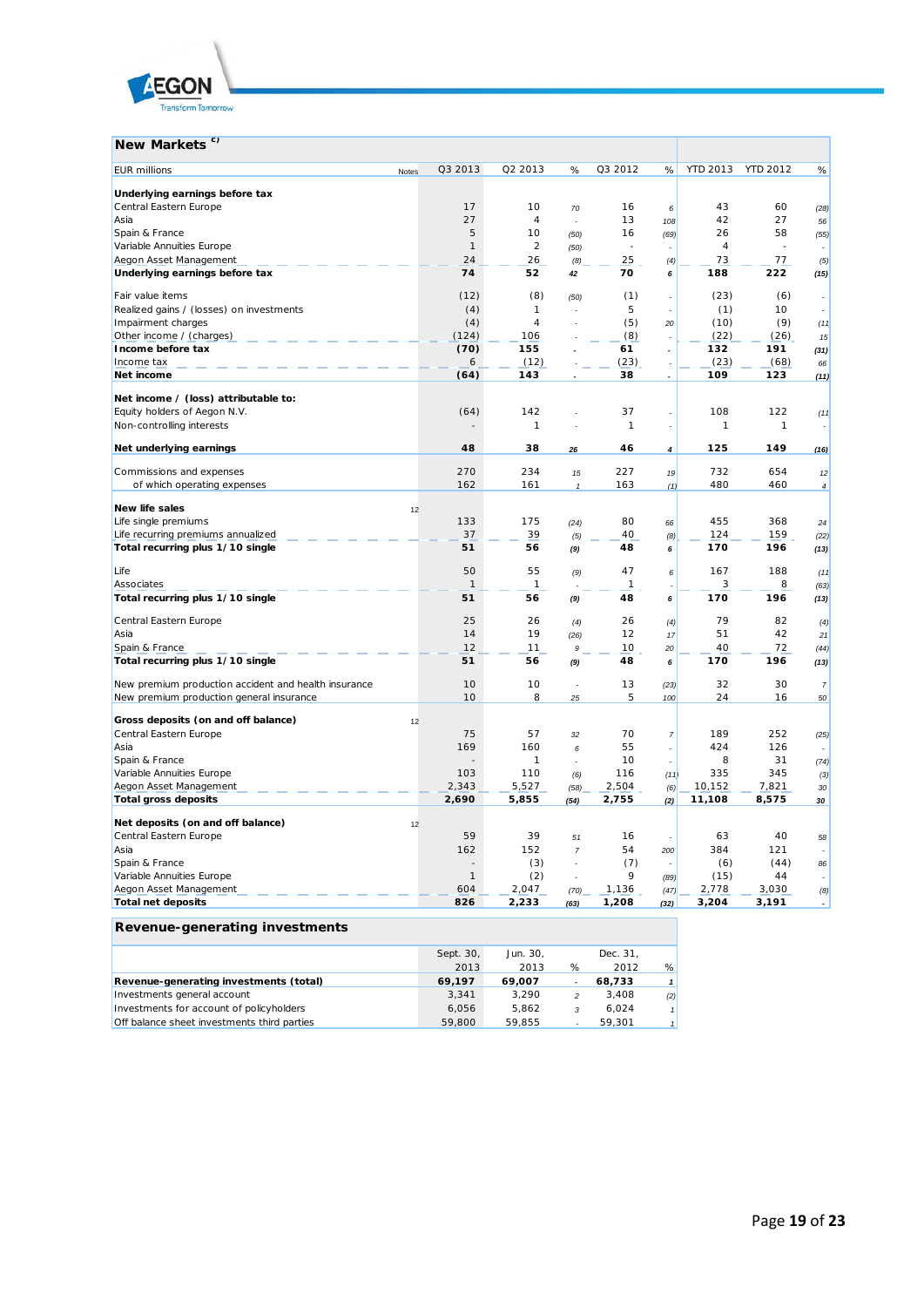

| Market consistent value of new business |         |              |              |         |      |                 |                 |      |
|-----------------------------------------|---------|--------------|--------------|---------|------|-----------------|-----------------|------|
|                                         |         | <b>MCVNB</b> | <b>MCVNB</b> |         |      |                 |                 |      |
| EUR millions, after tax                 | Q3 2013 | Q2 2013      | %            | Q3 2012 | %    | <b>YTD 2013</b> | <b>YTD 2012</b> | %    |
| Americas                                | 177     | 114          | 55           | 72      | 146  | 386             | 165             | 134  |
| The Netherlands                         | 70      | 42           | 67           | 59      | 19   | 207             | 116             | 78   |
| United Kingdom                          | 11      | 21           | (48)         | 24      | (54) | 53              | 73              | (27) |
| New Markets                             | 27      | 25           | 8            | 18      | 50   | 73              | 61              | 20   |
| Total                                   | 285     | 202          | 41           | 173     | 65   | 719             | 415             | 73   |

| Modeled new business, APE and deposits |              |         |         |                         |         |     |                 |                         |    |
|----------------------------------------|--------------|---------|---------|-------------------------|---------|-----|-----------------|-------------------------|----|
|                                        |              |         |         | <b>Premium business</b> |         |     |                 | <b>Premium business</b> |    |
|                                        |              |         |         | <b>APE</b>              |         |     |                 | <b>APE</b>              |    |
| <b>EUR millions</b>                    | <b>Notes</b> | Q3 2013 | 02 2013 | %                       | 03 2012 | %   | <b>YTD 2013</b> | YTD 2012                | %  |
|                                        | 9            |         |         |                         |         |     |                 |                         |    |
| Americas                               |              | 264     | 279     | (5)                     | 283     | (7) | 848             | 843                     |    |
| The Netherlands                        |              | 45      | 75      | (40)                    | 49      | (8) | 208             | 192                     | 8  |
| <b>United Kingdom</b>                  |              | 205     | 294     | (30)                    | 183     | 12  | 785             | 604                     | 30 |

| Total               | 609              | 741     | (18)                    | 567     |     | 2,137           | 1,977                   | $\boldsymbol{s}$ |
|---------------------|------------------|---------|-------------------------|---------|-----|-----------------|-------------------------|------------------|
|                     |                  |         | <b>Deposit business</b> |         |     |                 | <b>Deposit business</b> |                  |
|                     |                  |         | <b>Deposits</b>         |         |     |                 | <b>Deposits</b>         |                  |
| <b>EUR</b> millions | Notes<br>Q3 2013 | Q2 2013 | %                       | Q3 2012 | %   | <b>YTD 2013</b> | <b>YTD 2012</b>         | %                |
|                     | 9                |         |                         |         |     |                 |                         |                  |
| Americas            | 7.050            | 5,507   | 28                      | 5,800   | 22  | 17,075          | 15,944                  | $\overline{7}$   |
| The Netherlands     |                  | ٠       | ۰.                      |         |     |                 |                         |                  |
| United Kingdom      | $\sim$           | $\sim$  |                         | 5       |     |                 | 23                      | (91)             |
| New Markets         | 273              | 270     |                         | 125     | 118 | 754             | 428                     | 76               |
| Total               | 7,323            | 5,777   | 27                      | 5,930   | 23  | 17,831          | 16,395                  | 9                |

New Markets 95 93 *2* 52 *83* 296 338 *(12)*

| MCVNB/PVNBP summary |              |                         |              |                        |                      |                 |                         |                        |                       |  |
|---------------------|--------------|-------------------------|--------------|------------------------|----------------------|-----------------|-------------------------|------------------------|-----------------------|--|
|                     |              | <b>Premium business</b> |              |                        |                      |                 | <b>Premium business</b> |                        |                       |  |
|                     |              | <b>MCVNB</b>            | <b>PVNBP</b> | MCVNB/<br><b>PVNBP</b> | MCVNB/<br><b>APE</b> | <b>MCVNB</b>    | <b>PVNBP</b>            | MCVNB/<br><b>PVNBP</b> | <b>MCVNB</b><br>/ APE |  |
| <b>FUR millions</b> | <b>Notes</b> | Q3 2013                 |              | %                      | %                    | <b>YTD 2013</b> |                         | %                      | %                     |  |
|                     | 10           |                         |              |                        |                      |                 |                         |                        |                       |  |
| Americas            |              | 62                      | 1.122        | 5.6                    | 23.5                 | 171             | 3.624                   | 4.7                    | 20.1                  |  |
| The Netherlands     |              | 71                      | 1,221        | 5.8                    | 157.0                | 210             | 3,505                   | 6.0                    | 100.9                 |  |
| United Kingdom      |              | 11                      | 1.412        | 0.8                    | 5.5                  | 53              | 5.253                   | 1.0                    | 6.7                   |  |
| New Markets         |              | 28                      | 799          | 3.6                    | 30.1                 | 75              | 2.508                   | 3.0                    | 25.4                  |  |
| Total               |              | 172                     | 4,554        | 3.8                    | 28.3                 | 509             | 14.890                  | 3.4                    | 23.8                  |  |

|                     |              | <b>Deposit business</b> |              |                        |                    | <b>Deposit business</b> |                 |                          |                    |
|---------------------|--------------|-------------------------|--------------|------------------------|--------------------|-------------------------|-----------------|--------------------------|--------------------|
|                     |              | <b>MCVNB</b>            | <b>PVNBP</b> | MCVNB/<br><b>PVNBP</b> | MCVNB/<br>Deposits | <b>MCVNB</b>            | <b>PVNBP</b>    | MCVNB/<br><b>PVNBP</b>   | MCVNB/<br>Deposits |
| <b>EUR millions</b> | <b>Notes</b> | Q3 2013                 |              | %                      | %                  |                         | <b>YTD 2013</b> | %                        | %                  |
|                     | 10           |                         |              |                        |                    |                         |                 |                          |                    |
| Americas            |              | 115                     | 10,670       | 1.1                    | 1.6                | 215                     | 26,225          | 0.8                      | 1.3                |
| The Netherlands     |              | (1)                     | 137          | (0.8)                  | ۰                  | (3)                     | 220             | (1.4)                    | ۰                  |
| United Kingdom      |              | $\overline{a}$          | $\sim$       | $\sim$                 | ۰                  | ۰                       |                 | $\overline{\phantom{a}}$ | ۰                  |
| New Markets         |              | (1)                     | 300          | (0.2)                  | (0.2)              | (2)                     | 884             | (0.3)                    | (0.3)              |
| Total               |              | 113                     | 11,107       | 1.0                    | 1.5                | 210                     | 27.331          | 0.8                      | 1.2                |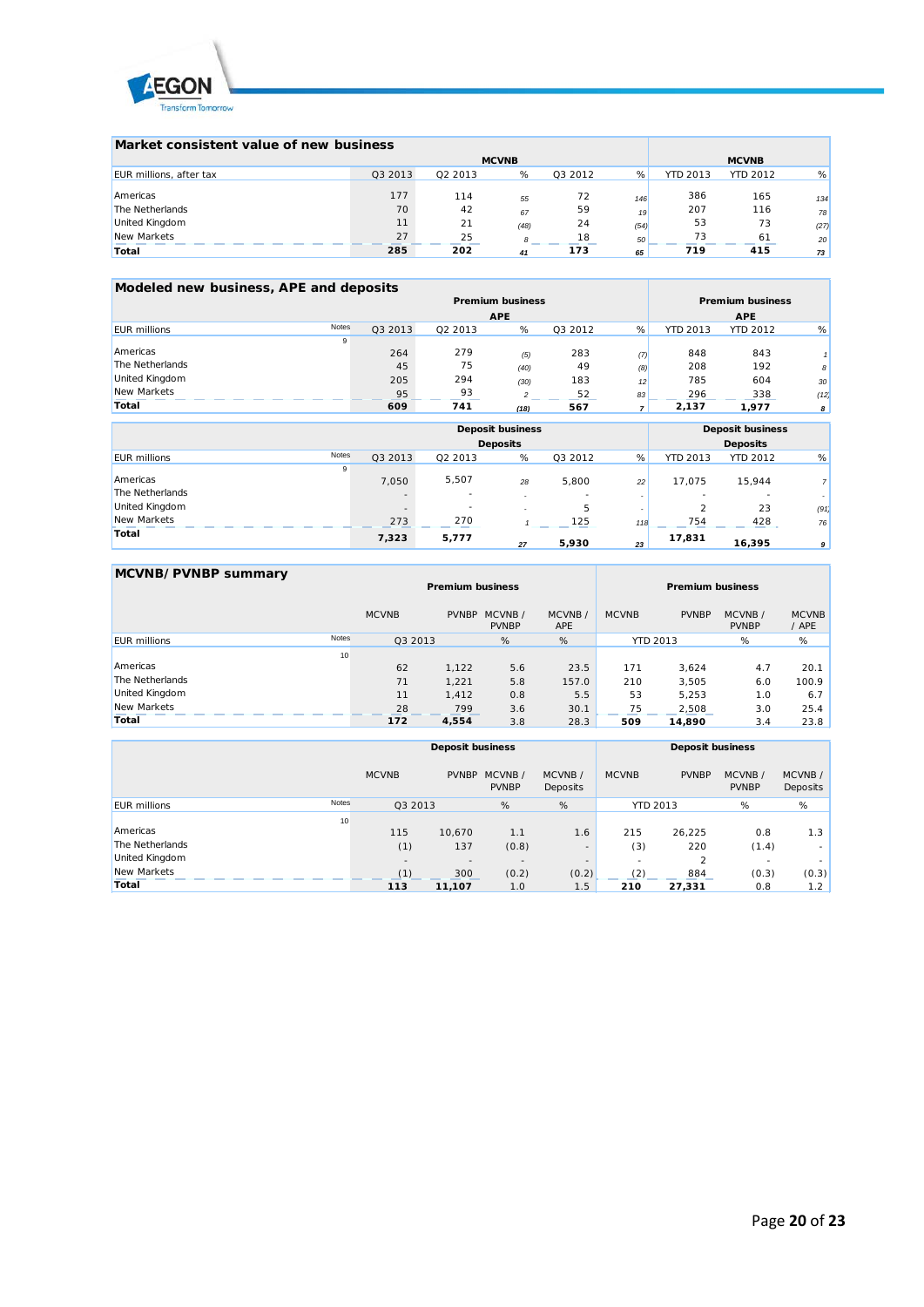

#### **Notes:**

<sup>1)</sup> For segment reporting purposes underlying earnings before tax, net underlying earnings, commissions and expenses, operating expenses, income tax (including joint ventures (jv's) and associated companies), income before tax (including jv's and associated companies) and market consistent value of new business are calculated by consolidating on a proportionate basis the revenues and expenses of jv's and Aegon's associated companies in Spain, India, Brazil and Mexico. Aegon believes that its non-IFRS measures provide meaningful information about the underlying operating results of its business including insight into the financial measures that Aegon's senior management uses in managing its business. Among other things, Aegon's senior management is compensated based in part on Aegon's results against targets using the non-IFRS measures presented here. While other insurers in Aegon's peer group present substantially similar non-IFRS measures, the non-IFRS measures presented in this document may nevertheless differ from the non-IFRS measures presented by other insurers. There is no standardized meaning to these measures under IFRS or any other recognized set of accounting standards and readers are cautioned to consider carefully the different ways in which Aegon and its peers present similar information before comparing them.

Aegon believes the non-IFRS measures shown herein, when read together with Aegon's reported IFRS financial statements, provide meaningful supplemental information for the investing public to evaluate Aegon's business after eliminating the impact of current IFRS accounting policies for financial instruments and insurance contracts, which embed a number of accounting policy alternatives that companies may select in presenting their results (i.e. companies can use different local GAAPs) and that can make the comparability from period to period difficult.

For a definition of underlying earnings and the reconciliation from underlying earnings before tax to income before tax, being the most comparable IFRS measure, reference is made to Note 3 "Segment information" of Aegon's condensed consolidated interim financial statements.

- <sup>2)</sup> This note is not being used.
- <sup>3)</sup> Sales is defined as new recurring premiums plus 1/10 of single premiums plus 1/10 of gross deposits plus new premium production accident and health plus new premium production general insurance.
- <sup>4)</sup> The present value, at point of sale, of all cashflows for new business written during the reporting period, calculated using approximate point of sale economics assumptions. Market consistent value of new business is calculated using a risk neutral approach, ignoring the investment returns expected to be earned in the future in excess of risk free rates (swap curves), with the exeption of an allowance for liquidity premium. The market consistent value of new business is calculated on a post tax basis, after allowing for the time value financial options and guarentees, a market value margin for non-hedgeable financial and non-financial risks and the costs of non-hedgeable stranded capital.
- <sup>5)</sup> Return on equity is calculated by dividing the net underlying earnings after cost of leverage by the average shareholders' equity excluding the preferred shares, the revaluation reserve and the reserves related to defined benefit plans.
- <sup>6)</sup> This note is not being used.
- $7)$  Included in other income/(charges) are charges made to policyholders with respect to income tax in the United Kingdom.
- <sup>8)</sup> Includes production on investment contracts without a discretionary participation feature of which the proceeds are not recognized as revenues but are directly added to Aegon's investment contract liabilities.
- <sup>9)</sup> APE = recurring premium + 1/10 single premium.
- <sup>10)</sup> PVNBP: Present value of new business premiums (PVNBP) is the premiums for the new business sold during the reporting period, projected using assumptions and projection periods that are consistent with those used to calculate the market consistent value of new business, discounted back to point of sale using the swap curve (plus liquidity premium where applicable).
- <sup>11)</sup> Reconciliation of operating expenses, used for segment reporting, to Aegon's IFRS based operating expenses.

|                                                   |     | Q3 2013 YTD 2013 |
|---------------------------------------------------|-----|------------------|
| Employee expenses                                 | 502 | 1.542            |
| Administrative expenses                           | 304 | 853              |
| Operating expenses for IFRS reporting             | 806 | 2.395            |
| Operating expenses related to jv's and associates | 24  | 83               |
| Operating expenses in earnings release            | 830 | 2.478            |

<sup>12)</sup> New life sales, gross deposits and net deposits data include results of jv's and Aegon's associated companies in Spain, India, Brazil and Mexico which are consolidated on a proportionate basis.

- <sup>13)</sup> Operational free cash flow reflect the sum of the return on free surplus, earnings on in-force business, release of required surplus on in-force business reduced by new business first year strain and required surplus on new business.
- a) The calculation of the IGD (Insurance Group Directive) capital surplus and ratio are based on Solvency I capital requirements on IFRS for entities within the EU (Pillar 1 for Aegon UK), and local regulatory solvency measurements for non-EU entities. Specifically, required capital for the life insurance companies in the US is calculated as two times the upper end of the Company Action Level range (200%) as applied by the National Association of Insurance Commissioners in the US. The calculation of the IGD ratio excludes the available and required capital of the UK With-Profit funds. In the UK solvency surplus calculation the local regulator only allows the available capital number of the With-Profit funds included in overall local available capital to be equal to the amount of With-Profit funds' required capital.

b) The results in this release are unaudited.

c) 2012 comparative figures have been restated to reflect changes in accounting policies driven by IFRS 10 and 11 as well as IAS 19. Refer for more details to the Q3 2013 condensed consolidated interim financial statements.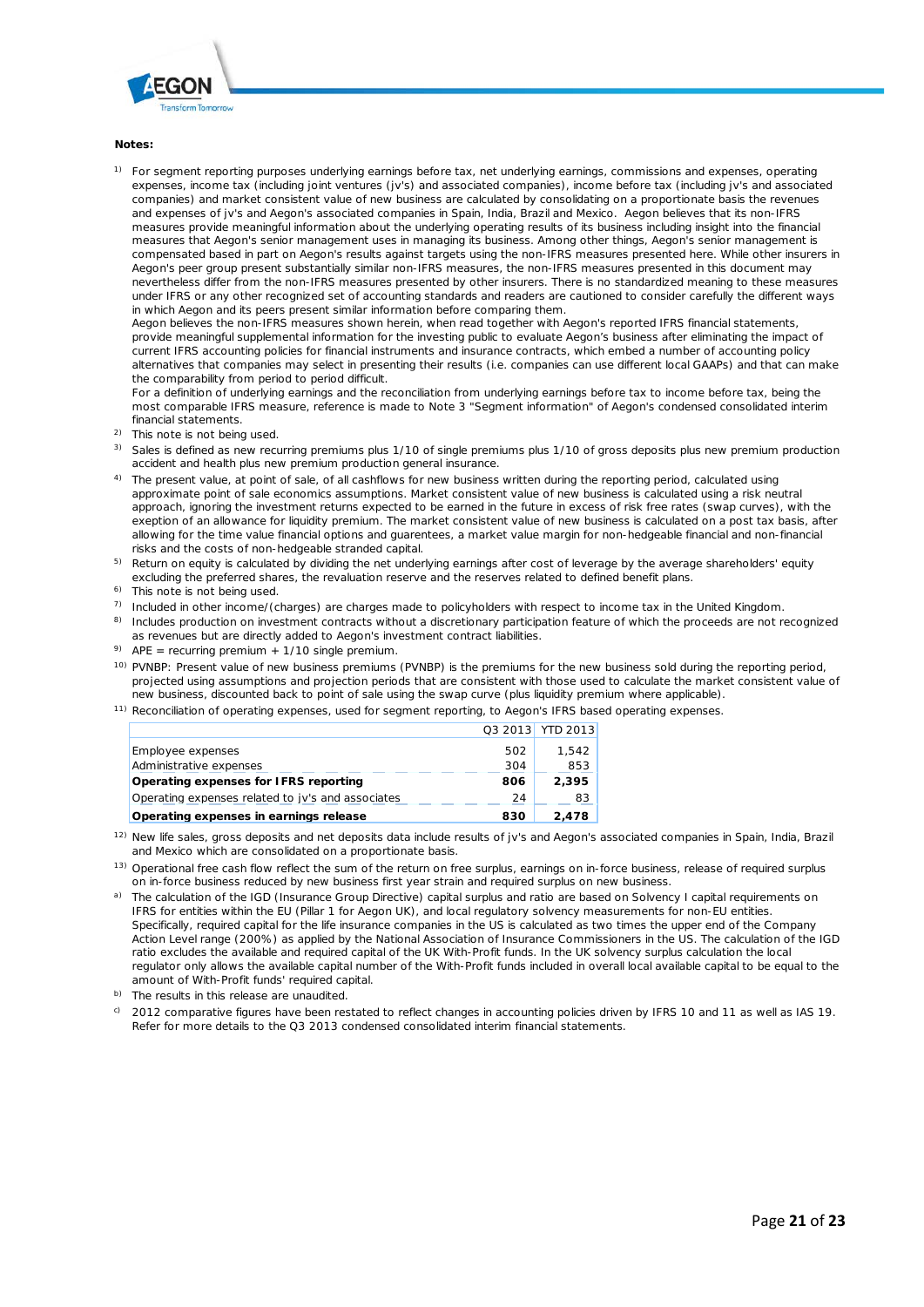

# ADDITIONAL INFORMATION

# **The Hague – November 7, 2013**

# **Conference call**

09:00 a.m. CET

**Analyst & investor Q&A** 09:30 a.m. CET

**Media Q&A** 10:00 a.m. CET

Audio webcast on **aegon.com** 

### *Dial-in numbers*

United States: +1 480 629 9673 United Kingdom: +44 207 153 2027 The Netherlands: +31 45 631 6902

Two hours after the conference call, a replay will be available on **aegon.com.** 

# **Presentations**

Presentations will be available on **aegon.com** at 7:35 a.m. CET

## **Supplements**

Aegon's Q3 2013 Financial Supplement and Condensed Consolidated Interim Financial Statements are available on **aegon.com**.